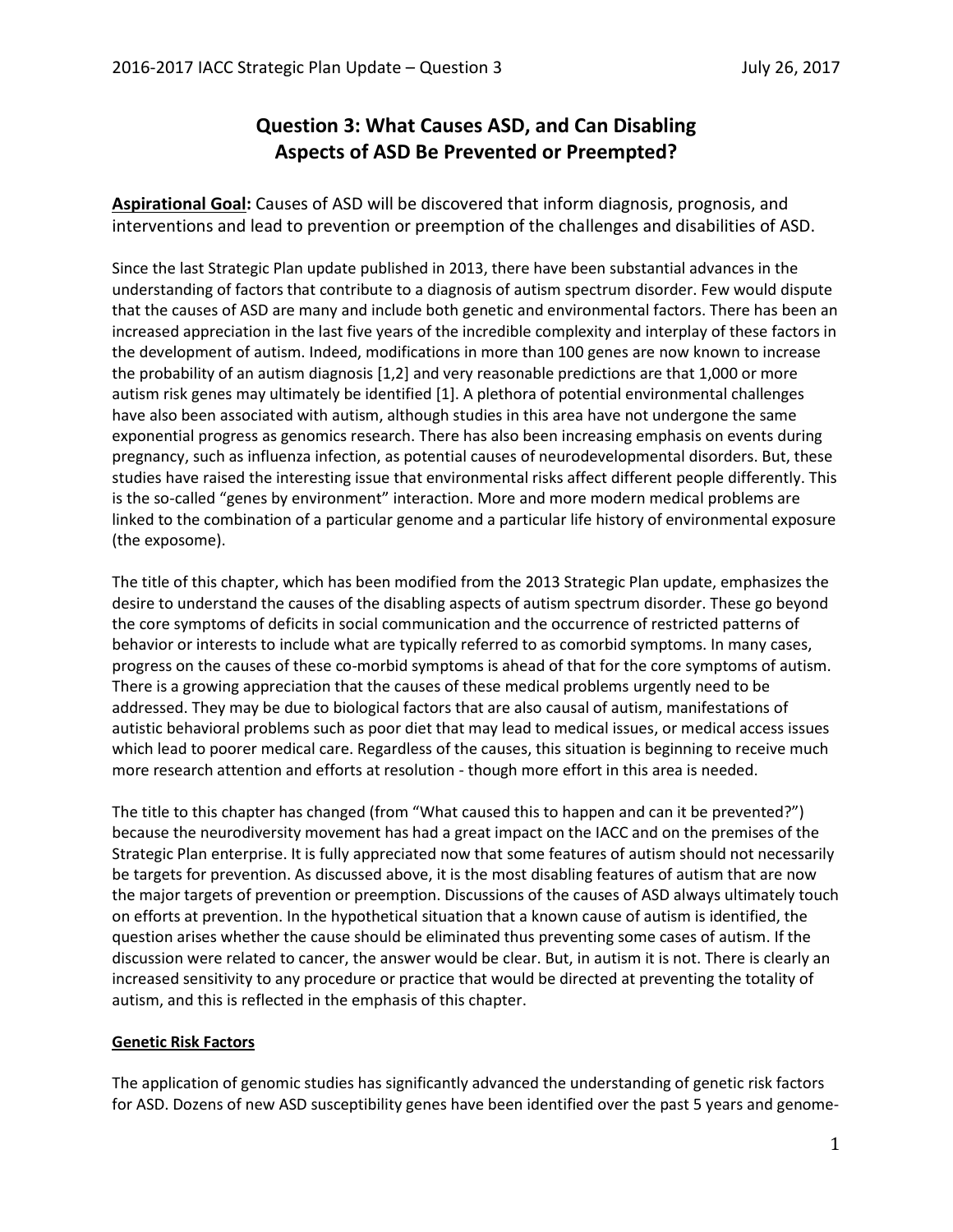wide technologies have facilitated a molecular diagnosis in ~5-40% of ASD cases. This range in the rate of detection depends on the cohort examined and the technology used. Studies comparing individuals with ASD to typically developing controls have indicated that as much as 7-8% of individuals with ASD carry either a large pathogenic DNA deletion or duplication [5,6,7, 8]. Earlier results from DNA sequencing studies have further confirmed the role of gene-disruptive mutations to ASD [9,10,11,12], and more recent data also support and add to these findings [13,14,15]. The rates of *de novo* (spontaneous, non-inherited) likely gene-disruptive (LGD) and missense mutations (which result in amino acid changes) are significantly higher in individuals with ASD compared to their unaffected siblings (while the rate of synonymous mutations which do not alter amino acid sequence or biology does not differ) [14]. As much as 21% of autism diagnoses may be accounted for by *de novo* singlenucleotide variant (SNV) and insertion/deletion mutations [16]. Additionally, inherited LGD mutations have been found to show a preferential transmission from mothers to sons, indicating another potential risk factor contributing to an estimated 8% of autism diagnoses [17]. Recent whole genome sequencing studies of a large diverse ASD collection revealed a molecular basis in 11.2% of participants, including the finding that 7.2% carried copy number variations (CNVs; repeated sequences in the genome that vary between individuals) or chromosomal abnormalities [18], which further emphasize the need to use comprehensive genomic technologies [19]. Overall, a consistent observation emerging from genomic studies is the vast genetic heterogeneity involved in ASD [20, 21,22].

Follow-up evaluation of individuals with ASD who have disruptive mutations to the same gene or genomic region, has further illuminated features and patterns of behaviors (sub-phenotypes) linked to these genetically defined subgroups. Clinical characterization of cohorts with disruptive gene mutations has revealed real, but subtle, phenotypic patterns tied to particular genes. Patterns of behavior linked to sub-phenotypes can prove helpful for establishing guidelines of care for clinicians. While major advances have been made through the application of genomic technologies, gaps exist in our understanding of the contribution of regulatory and other genomic regions to ASD risk. Whole genome sequencing will begin to illuminate the role of non-gene coding regions of the genome.

#### **Heritability**

ASD is highly familial, so that siblings of children with autism are 10-20 times more likely to receive an ASD diagnosis themselves than non-siblings [23, 24, 25]. Twin studies beginning in 1977 [26] have provided significant evidence that ASD is strongly associated with genetic factors. All 13 twin studies on autism to date have found genetic and environmental contributions to autism, although the proportions of the two factors and interpretations have varied substantially. One research team [27], for example, concluded that over 50% of the risk for autism in identical twins could be explained by shared environmental factors, whereas genetic heritability accounted for 37%. This somewhat surprising finding—that environmental factors contribute more substantially than genetics—has been challenged by a more recent, large-scale twin study [28], which found that the largest contribution to autism liability comes from additive genetic effects. A recent meta-analysis concludes that the causes of autism are due to strong genetic effects, and that shared environmental influences are seen only if the most severe forms of autism are included [29]. A recent survey of autism twin studies finds that concordance for monozygotic twins is roughly 45%, versus 16%for dizygotic twins [30]. Thus, twin and family data suggest that genetic variation between people accounts for a very substantial portion of the liability to ASDs at a population level. But, if autism had a completely genetic etiology, we would expect a much higher concordance rate in monozygotic twins; the lower rate may reflect, in part, that even monozygotic twins do not share an identical environment prenatally.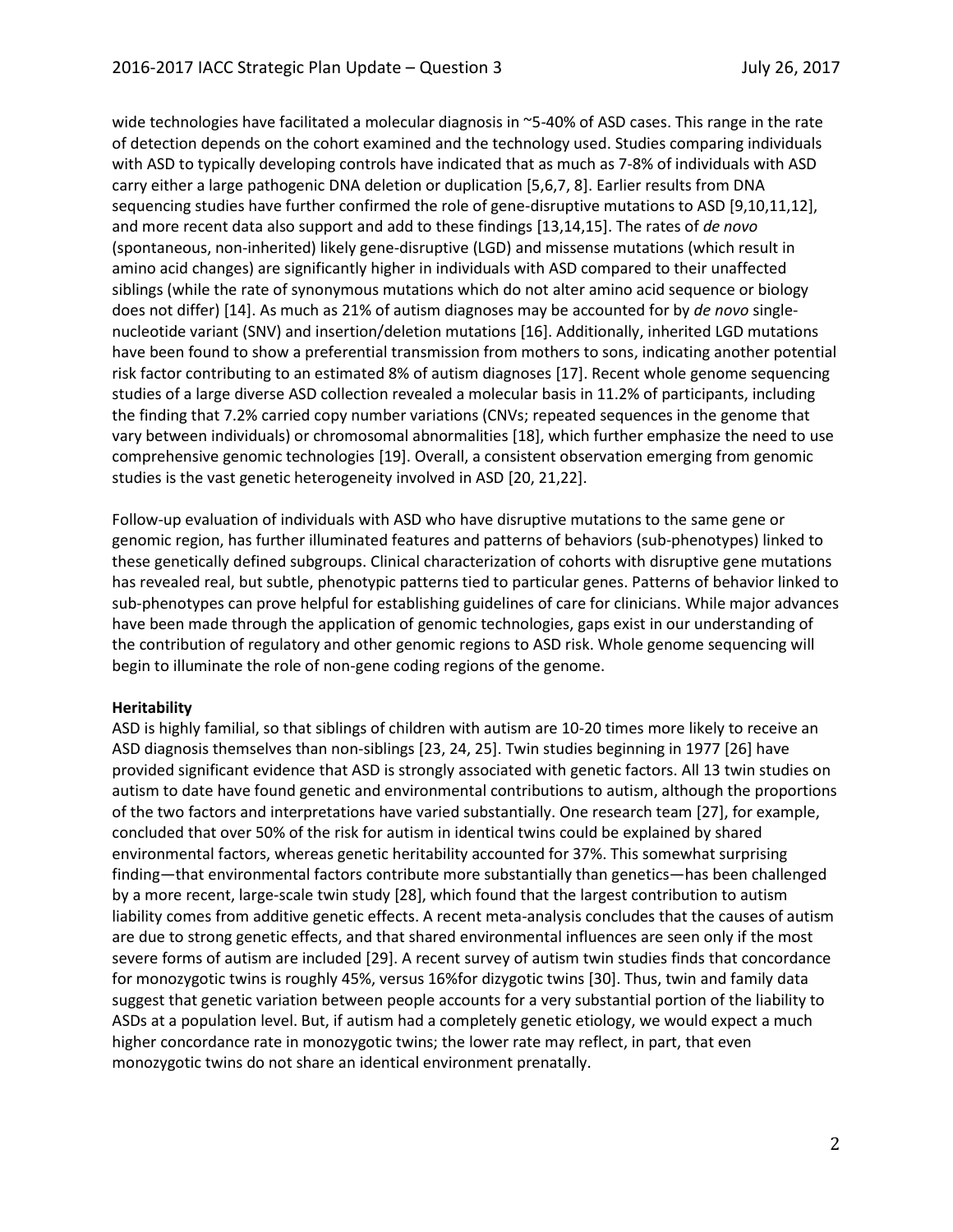## **Genomic Architecture**

The recent successes in ASD genetic studies have confirmed the importance of genetic risk factors. Similar to other common psychiatric disorders, the genomic architecture of ASD is complex, involving both common and rare forms of genetic variation [31], including common polygenic (multi-gene) variation, *de novo* variation, copy number variation, and inherited rare variation [32, 33, 13, 34, 14, 17, 21, 35]. Common polygenic variation may account for the greatest fraction of genetic influence, and approximately 20-50% of population liability. *De novo* variation accounts for less liability at a population level, but can have a very strong impact on the individuals who carry such variants [34, 14]. These data represent population risk; a crucial next step is integrating our understanding of rare variants of large effect with more common polygenic risk factors to more accurately predict ASD on an individual level.

# **Sex Differences**

The overrepresentation of males among those diagnosed with ASD has been observed for decades [37, 38, 39]. Overall, the male to female (m:f) ratio is approximately 4:1, but that ratio varies substantially based on IQ and other features of ascertainment [37, 40, 41]. Specifically, in individuals with ASD and very low IQ, the male:female ratio is commonly estimated at 2:1 or 3:1; in individuals with ASD and high IQ, the m:f ratio become very large, often 7:1 or greater. This pattern has been consistently observed during the period of otherwise rapid changes in the epidemiology of ASD.

There are several theories as to why males and females might differ in their observed ASD liability [39]. Among biological theories, the extreme male brain hypothesis posits that the male brain is predisposed to many features that are on the ASD spectrum [42, 43]. The 'female protective effect' (FPE) hypothesis in ASD is amongst the most commonly investigated in recent genomics studies [44]. The FPE hypothesis suggests that females are 'protected' from ASD (for unspecified reasons) such that, on average, a greater aggregation of risk factors is necessary to produce a case. In the context of *de novo* and genedisruptive inherited variation, that suggestion has been supported by the recent genetics literature [14, 45, 17, 8]. Deleterious CNVs are three times more likely to be identified in autistic females when compared to males [45], and loss-of-function mutations show a maternal transmission disequilibrium suggesting mothers are more likely to be carriers of such mutations than fathers [17]. Similarly, classes of *de novo* variation that are strongly associated with ASD risk are approximately twice as likely to be observed in female cases, as compared to male cases. Recent gene expression analysis demonstrates that autism risk genes, rather than being sexually dimorphic themselves, interact with pathways and cell types that themselves are sexually dimorphic [46].

## **Overlap with Other Disorders**

Neuropsychiatric and developmental disorders share many genetic risk factors, and this varies depending on the specific disorders being compared [32, 49, 50]. ASD shares common risk genes with other neuropsychiatric disorders such as schizophrenia [PMID: 28540026] [PMID: 27145529], and autism is sometimes a feature of other neurodevelopmental syndromes such as Fragile X Syndrome, Rett Syndrome, Tuberous Sclerosis, and Phelan McDermid Syndrome [PMID: 9813777, 15070547, PMC2814423, 8132114]. The common, polygenic influences on ASD risk are similarly associated with multiple phenotypic outcomes (different combinations of risk genes can lead to different neuropsychiatric and developmental conditions). In recent studies, and in contrast to the *de novo* findings, common polygenic risk for ASD has been positively associated with general cognitive ability, logical memory, and verbal intelligence [51]. On average, ASD shares most risk with schizophrenia in the population, followed by bipolar disorder, but very little with substance abuse or major depression. It does not appear that this overlap involves the majority of common genetic risk for each disorder, and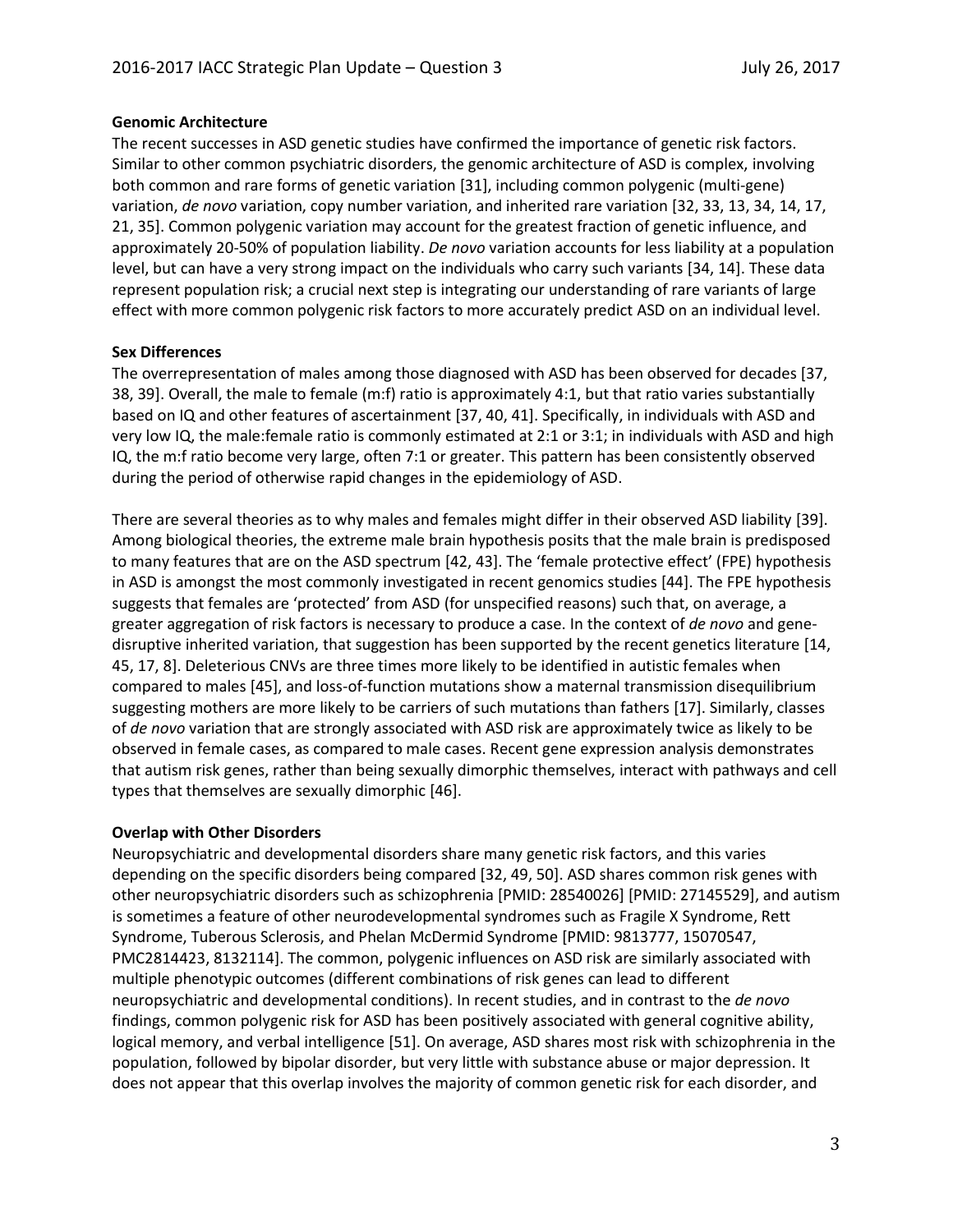the extent to which overlap occurs, and what biological factors it represents, remain under investigation.

Rare familial mutations that cause syndromic ASD and *de novo* (spontaneous) genetic influences on ASD risk are also strongly associated with intellectual disability, epilepsy, and global developmental delay [14, 52]; neurological comorbidities are identified in the majority of children with ASD [53, 54]. Some of the ASD-associated *de novo* events that result in protein truncation are more likely to be seen in cases of intellectual disability than in ASD itself. Similarly, several CNVs that increase risk for schizophrenia, also increase risk for ASD [55, 56, 57, 58, 59]. This is consistent with these mutations having major effects on brain development, which subsequently can manifest as different clinical outcomes. However, there are many intellectual disability genes that do not appear to increase risk for ASD [60], so understanding why some large-effect mutations that cause intellectual disability substantially increase risk for ASD, while others less so, remains an area of future investigation [61].

## **Genetic Testing and Communication of Risk**

Genetic testing is recommended by the Accreditation Council for Graduate Medical Education for those at increased risk for ASD [62, 63]. This includes chromosomal microarray (CMA) followed by Fragile X testing and other specific tests depending on the phenotype. Several studies review the current recommendations for genetic testing in ASD [54]. In addition to its usage in research studies, whole exome sequencing (WES) has been shown to have a high yield in clinical populations with developmental disorders including ASD. Thus, we expect that WES will gradually supplant CMA [64, 65].

Given the incomplete penetrance of many large effect or familial genetic risk factors, care must be taken in pre-symptomatic or prospective risk counseling. Further understanding of the causal relationship between identified ASD risk genes and clinical outcomes is needed before guidelines for genetic counseling can be illuminated. Understanding parental concerns and attitudes when communicating complex genetic information that has an impact on family planning is also important [66, 67].

## **New Large-Scale Genetics Studies Launched in the Last 5 Years**

Studies of the genetic architecture of ASD has resulted in the appreciation that much larger groups of subjects are needed to fully understand its complexity. In the last 5 years, several large-scale projects have been initiated. Recent large-scale efforts includ[e MSSNG](https://www.mss.ng/) (funded by Autism Speaks), which seeks to sequence the genomes of 10,000 individuals affected by ASD, and the [SPARK study](https://sparkforautism.org/) (funded by the Simons Foundation), which seeks to sequence exomes of 50,000 families affected by autism. These studies are expected to not only identify additional autism risk genes but to also contribute to an understanding of the common variant patterns that enable expression of the mutations.

## **Policy Implications of Advances in Genomic Science**

New technology and testing can also lead to increases in health care disparities; we must be vigilant to avoid this and support policies that enable access to all. Because of differences in population histories, understanding of genetic risk in one population may not be informative in others. This imparts an imperative to study diverse populations. Further, given the role of rare variants that will have very distinct frequencies in different populations, having information from diverse populations will be critical for the interpretation of genetic studies. When predictive testing is performed, care must be taken to ensure accurate prospective/predictive testing and that information about accurate probabilities of particular outcomes are communicated effectively and not mistakenly understood as absolutes. This requires genetic counselors or other professionals trained specifically in the communication of genetic risk to patients.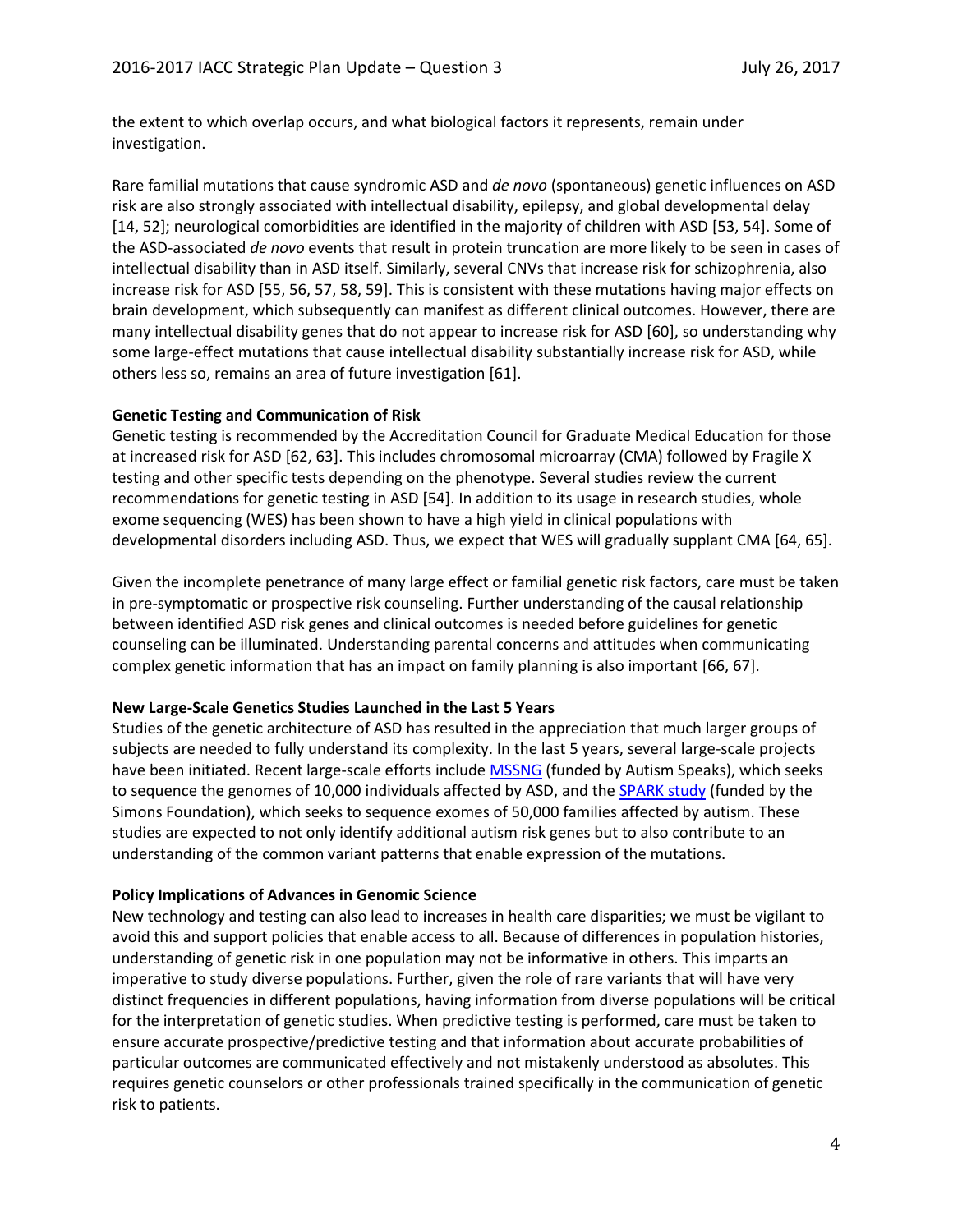#### **Environmental Risk Factors, Individually and in Combinations Over Time**

The growing number of studies that are exploring environmental risk factors reflect an emerging consensus that non-genetic avenues of research are also likely to bear fruit. In this Strategic Plan, it is advantageous for the IACC to adopt a broad definition of studies on "environment" as encompassing research on all potentially non-heritable etiologic influences. This includes studies of exogenous exposures such as pesticides, endocrine disrupting and other industrial chemicals, pharmaceuticals, heavy metals, infectious agents, dietary factors, as well as other factors, such as parental age, maternal medical conditions, birth complications, and time between pregnancies. Some of these "environmental" factors might themselves be genetically influenced, while others might be mediating the effects of exogenous exposure.

#### **Prevention or Amelioration of Disabling Aspects of ASD**

Research on environmental contributors to ASD should routinely collect and make use of data on specific ASD symptoms, the levels of symptoms and impairment, as well as co-occurring conditions. As linkages between exposures and specific impairing aspects of ASD are revealed, public health strategies can be tailored to prevent or mitigate these features by reducing harmful exposures and/or increasing factors that confer protection or resilience. Additionally, improved understanding of what role environmental factors play in ASD severity (including risk for co-occurring conditions) might eventually inform strategies for identifying children in need of specific types of early intervention services.

#### **Susceptible Periods During Development**

The concept of windows of susceptibility, a central principle in environmental health sciences, is relevant to studies of environmental risks in ASD. Many lines of evidence point to prenatal origins of ASD [68, 69, 70, 71, 72, 48]. In addition, very large epidemiological studies link maternal bacterial or viral infection during specific times of pregnancy to increased risk for ASD in the offspring [73].

The periods of prenatal development that are most relevant to environmental risks for ASD are incompletely understood, however, and may be dosage- and/or exposure-dependent [74]. When considered together, many existing ASD studies suggest that preconception and early gestation are vulnerable periods for environmental exposures. This has been supported by previous reports linking autism symptoms to maternal ingestion of drugs such as thalidomide (25, 26) and valproic acid (26, 27). Other factors associated with ASD risk include preterm birth, (35–38) advanced maternal and paternal age at conception (39–45) and short inter-pregnancy interval (46, 47). In addition, the preconception/periconception period may be critical for the observed association of decreased ASD risk with maternal folate intake [75, 76].

A few of the studies on air pollution exposure suggest an enhanced risk in the later part of pregnancy [77, 78]. Evidence from the broader neurotoxicology literature [82], also indicates that exposures in the late prenatal and early postnatal periods can exert significant effects on a wide range of brain and behavior phenotypes during the first years of life. All of these time windows cover critical stages of rapid brain development and are also characterized by immaturity of both the immune system and metabolic detoxification mechanisms. These features combine to offer vulnerability and provide biological plausibility for environmental impact on ASD risk extending from preconception into the early postnatal period. Additional attention to the timing of exposures relative to the cascade of events that unfold during brain development is needed to identify and understand the molecular basis of exposure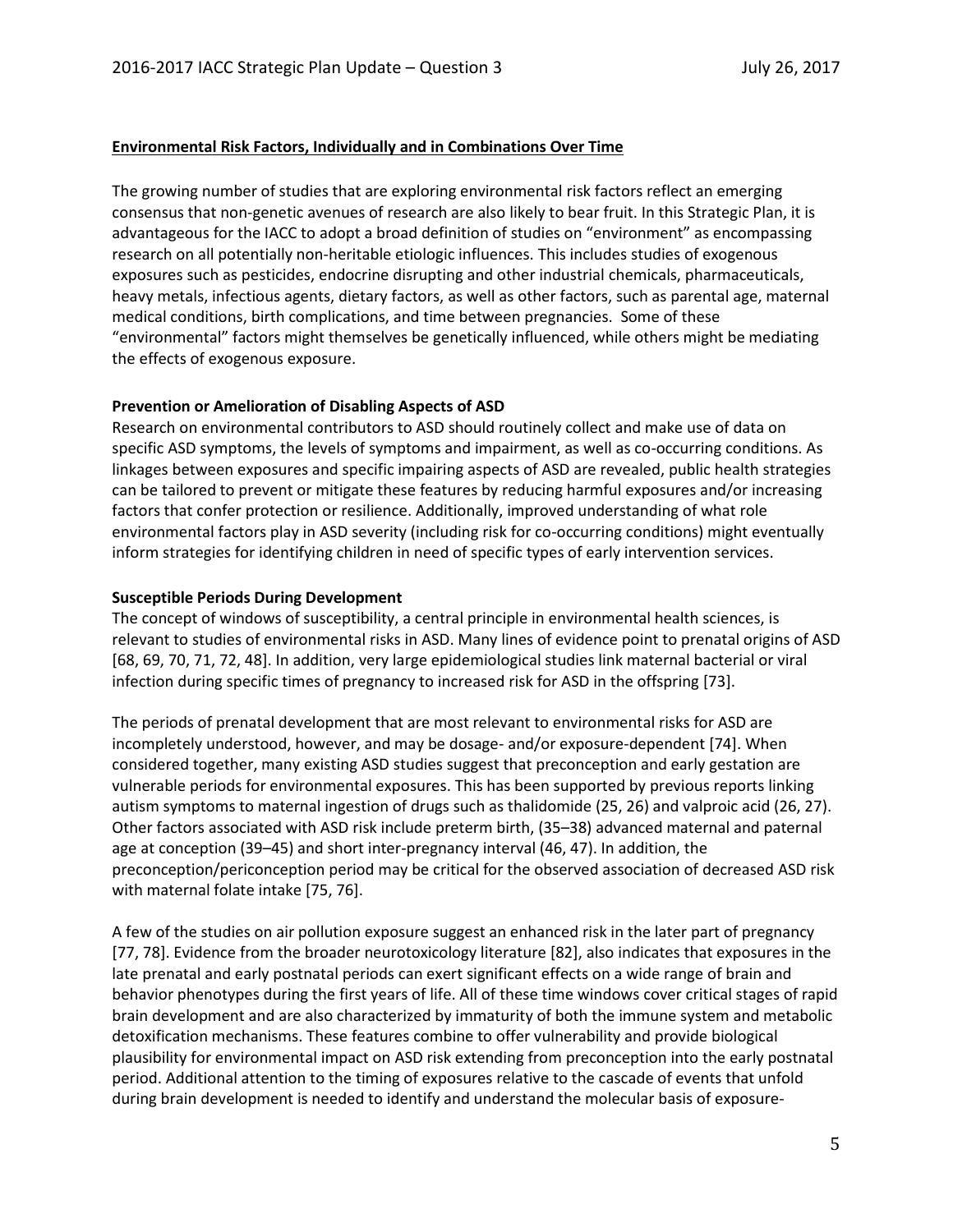associated ASD risk. With this in mind, study designs and biomarkers of exposure should be chosen to capture prenatal and early life exposures.

#### **Studies in Large and Diverse Populations**

While the number of ASD epidemiology studies and the resulting data are growing through efforts such as the Early Autism Risk Longitudinal [Investigation](http://www.earlistudy.org/) (EARLI)  $\mathbb{F}$  and [Markers](http://marbles.ucdavis.edu/) of Autism Risk in Babies-Learning Early Signs [\(MARBLES\),](http://marbles.ucdavis.edu/) most potential environmental risk factors have not been investigated sufficiently to draw firm conclusions [83]. The limitations inherent to observational studies mean that multiple studies in different populations and settings, with high quality measures of exposure and adequate controls, are needed to reconcile disparate findings and establish robust linkages of an environmental exposure to ASD risk. The likelihood that many different factors, each with modest effect, will contribute to ASD means that large sample sizes may be needed to detect associations with exposure, especially for those exposures with low prevalence.

Under-represented minority communities and low income communities often face disproportionate exposure to harmful environmental chemicals [84, 85, 86]; additional attention is needed to ensure that these populations are represented in ASD research and that disparities in environmental risk factor exposure are addressed. Inclusion of these vulnerable population subgroups in ASD studies may, in some regions, be particularly challenging when studies recruit from young children with a past ASD diagnosis. Data from the Autism and Developmental Disabilities Monitoring (ADDM) Network indicate that non-Hispanic black children (NHB) are significantly less likely than non-Hispanic white (NHW) children to receive an early comprehensive developmental evaluation [87], and Hispanic children are less likely to receive an ASD identification by age 8 in comparison to NHW and NHB children. These findings underscore the need to carefully consider case ascertainment strategies that do not rely solely on previous ASD diagnosis in designing studies of ASD risk factors.

Given the clear differential in ASD risk in males and females, studies which examine risk and protective factors within sex-specific subgroups are especially important; however, given the lower ASD prevalence in females, nearly all studies to date have not had a sufficient sample of females to conduct such analyses. Thus, additional efforts are needed to increase representation of females in ASD studies to enable meaningful analyses of sex-specific differences and the role of both genetic and environmental factors in affecting those differences. The [Environmental Influences on Children's Health Outcomes](https://www.nih.gov/echo)  [\(ECHO\) initiative](https://www.nih.gov/echo) of the NIH is combining data from more than 78 cohorts comprising approximately 50,000 children and 40,000 women. Although the extent of ASD-related measures that are, or will be, included in ECHO has not yet been established, this initiative represents an exceptional opportunity to study ASD-related traits in large and diverse populations.

#### **Exposure Science**

One of the most significant obstacles facing epidemiologic studies of environmental risks for ASD is exposure assessment. In many studies, exposure measures are not readily available for very early developmental periods and rely on indirect methods (e.g., participant recall of prior exposures), or utilize one or two biologic measurements of compounds with very short half-lives. Direct exposure assessment, such as through personal monitoring or use of an adequate time-course of exposure biomarkers, is expensive and burdensome for participants. Consequently, deep characterization of exposure during etiologically relevant time periods is typically limited to studies with small numbers of participants, yielding low power.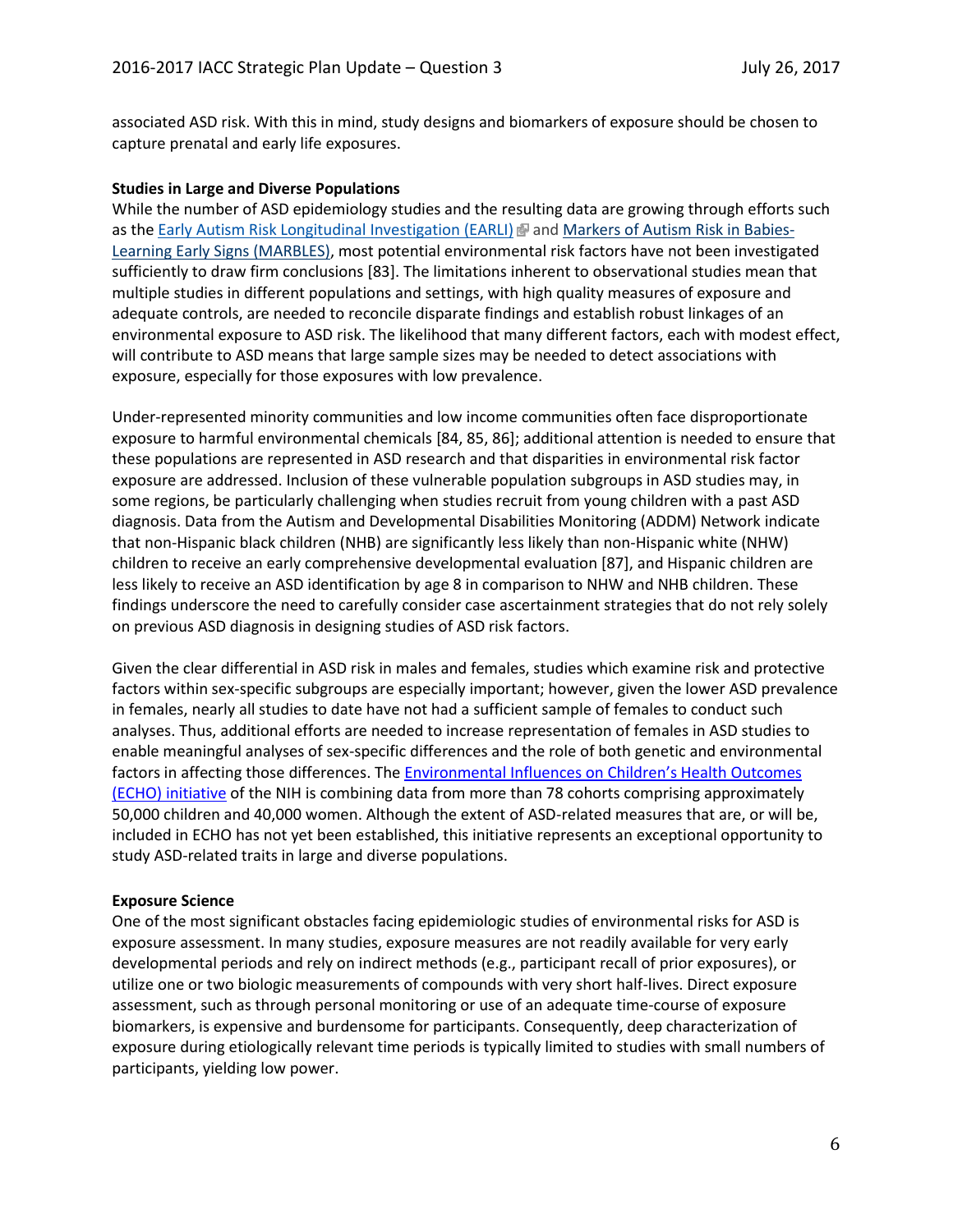The recent development and application of the concept of the "exposome" [88, 89] represents a key advance that could accelerate progress in identifying environmental risks for ASD. The concept of the exposome calls attention to the totality of exposures across an individual's lifespan [90, 91]. In addition to the universe of external environmental factors, the exposome concept can be extended to include endogenous biomarkers of exposure response – internal exposures that originate from metabolism and other cellular processes – as well as more general external factors that constitute social determinants of health. Measuring the exposome comes with challenges in capturing and integrating many individual measures over time. Recognizing that no single approach or tool likely will suffice, the field is embracing a multi-faceted strategy, using multiple tools to help characterize the exposome. For example, use of personal sensors and mobile devices can be harnessed to capture many aspects of the exposome in real time. Refinement of more targeted, conventional exposure assessment tools also has a place in characterizing the exposome.

General "omics" approaches such as transcriptomics, proteomics, metabolomics, and epigenomics show promise in identifying molecular response profiles that can be linked to exposures [92, 93, 94], and in some cases, these profiles persist over time. These downstream biomarkers may suggest groupings of exposures that operate by similar pathways. Linking direct measures of either individual or classes of exposures or the broad exposome with early "omic" markers of biological response in both targeted and non-targeted data analyses can provide complementary information of potential etiologic relevance.

Because exposomic approaches have the potential to generate high-dimensional exposure data, discovery-based analytic methods analogous to those being used in genomics can potentially be applied to uncover novel environmental risk factors – ones that would be missed by approaches that focus on a small number of established or suspected neurotoxicants. An exposomic approach also is well-suited to the simultaneous consideration of multiple exposures and risk factors; although, as the genomics field has learned, very large samples are needed to achieve significance in these kinds of analyses.

## **Linkages between Genes and Environment**

## **Gene and Environmental Studies**

Despite general agreement that both environment and genetics contribute to ASD risk, only modest progress has been made in identifying gene-environment interactions. A few epidemiology studies, such as the Childhood Autism Risk from Genes and [Environment](http://beincharge.ucdavis.edu/) (CHARGE) study, have reported an interaction of exposures with common or rare structural genetic variation [4, 76, 95, 96, 97]. However, each study focused on different combinations of exposures and genes, they lack independent replication, and two of these studies addressed severity of symptoms rather than impacts on incidence [4, 97]. Many large ASD genetic collections have been assembled but most include minimal or no exposure information. On the other hand, studies focused on environmental risks often feature deep exposure assessment and have incorporated some genetic information, but smaller sample sizes constrain the power of gene-environment interaction analyses.

A concerted effort is needed to enrich existing ASD studies by adding genetic data collection to environmental studies and exposure measures to genetic studies. Identifying and accounting for genetically driven effects on exposure levels is critical for interpretation of ASD-exposure associations. In the autism literature, it is notable that the genes implicated in the folic acid association with decreased ASD risk have not emerged in any of the genetic studies using genome-wide screening; only in mothers who had low folic acid intake do those one-carbon metabolizing genes appear to play an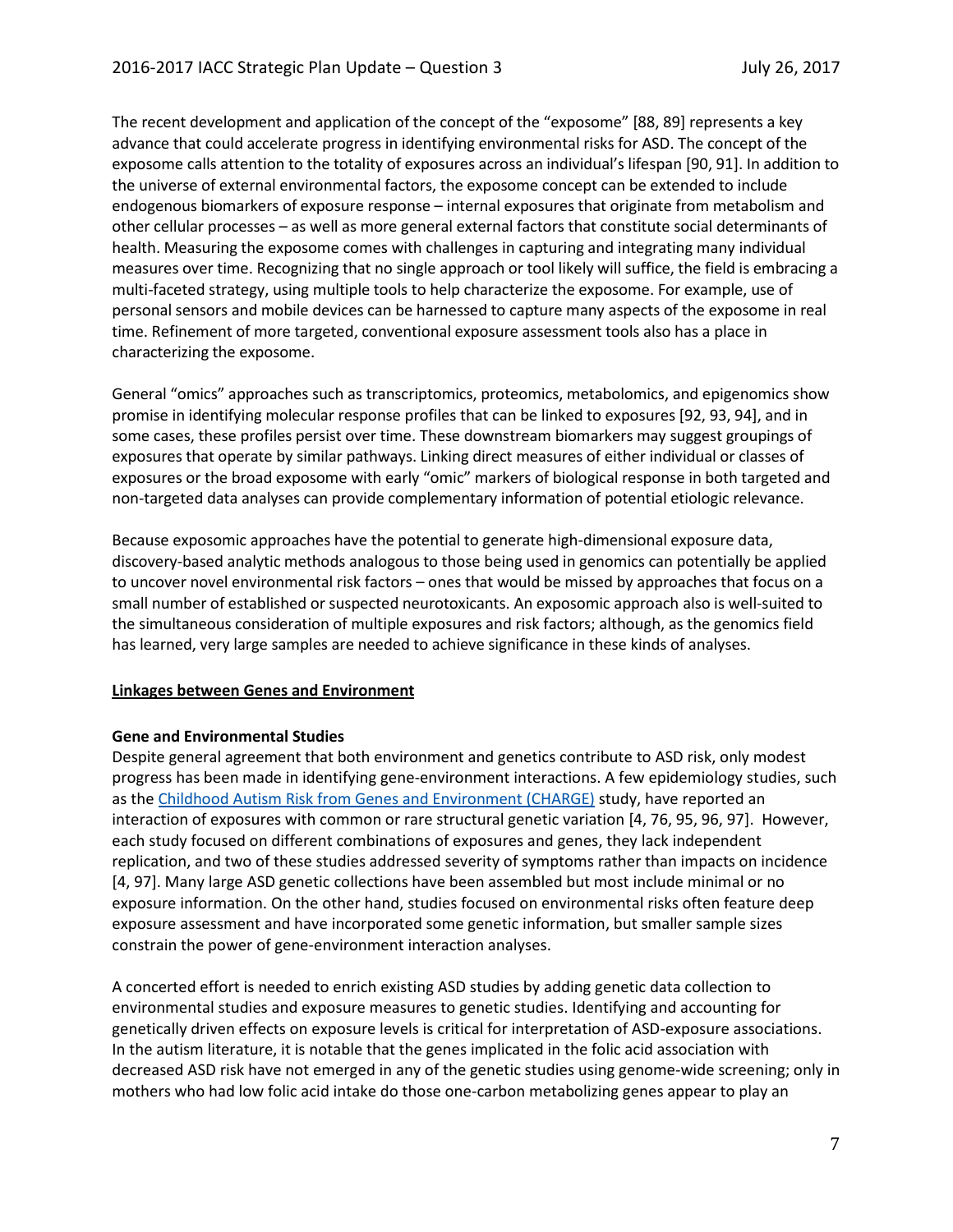etiologic role [95]. At this stage, it appears that the presence of a 'main effect' (an association not dependent on another factor) is not always detectable and that pursuit of interactions should not require main effects of a specific environmental factor or gene/SNP, a priori.

Availability of low-burden exposure measures that can be incorporated in large-scale genetic studies, perhaps leveraging innovations in exposomics or epigenomics, is a high priority. Once these data exist in concert in large sample sets, new statistical and analytic approaches for gene-environment discovery in human population research can be applied [100]. Polygenic risk scores have seen increasing use in complex disease studies and can yield improved efficiency for detecting interaction of genetic risk with candidate environmental exposures. The construction of a "polyenvironment" score, analogous to a polygenic risk score, could be explored to summarize information from several exposures thought to be acting through common mechanisms for use in genetic/genomic studies. Other approaches might include measures of genomic instability such as global copy number burden, used in two different geneenvironment interaction studies [97, 101].

#### **Mechanisms of Environmental Risk and Gene-Environment Interaction**

Increasing knowledge of genetics has led scientists to understand gene pathways that affect neural circuits rather than single genes acting in isolation. Early studies have demonstrated the convergence of genetic influences and environmental factors in the activity of these different gene pathways [102], providing evidence that genes and the environment might work synergistically, rather than additively. Studies that move beyond identification of genetic and environmental risk factors to reveal functional biological consequences associated with these risk factors are a priority. Epigenomics, metabolomics, transcriptomics, and proteomics can provide useful functional readouts for this purpose.

Model systems provide an attractive means for supporting causality and understanding biological mechanisms that underlie associations observed in human studies. Human induced pluripotent stem cells (hiPSCs) generated from individuals affected by ASD with a known genetic background are being used increasingly to study ASD [103]; these provide a unique opportunity to assess susceptibility of early developmental processes to environmental chemicals in the context of defined genetic risk [104]. There are a few reports of screening or computational approaches used to identify possible environmental exposures that could be priorities for pursuit in human studies [102, 105]. The Collaborative Cross and Diversity Outbred mouse populations [106] represent important mouse resources that could be harnessed to dissect the contribution of environment to complex disorders such as ASD. Additional efforts that bring together interdisciplinary teams to facilitate integrative analyses and bidirectional flow of clues from human observational studies to laboratory-based experiments in model systems are warranted.

In addition to the utility of epigenomics (the study of the complete set of epigenetic modifications – such as methylation – on the genetic material of a cell) as easily attainable exposure biomarkers, many researchers recognize the potential for mechanistic roles in ASD. Epigenomics is a leading candidate for mediating effects of exposures on regulation of transcription (the first step in gene expression) [107, 108, 109] and could provide a point of convergence for genes and environment in autism risk. Multiple lines of evidence implicate altered epigenetic marks in ASD etiology. Several known genetic disorders with ASDrelated presentation, such as Fragile X and Angelman's syndrome, have established epigenetic mechanisms. Further, results from rare-variant ASD genetic discoveries point to remodeling of genetic material as a shared pathway in ASD genetic risk. Few studies have directly examined chromatin marks or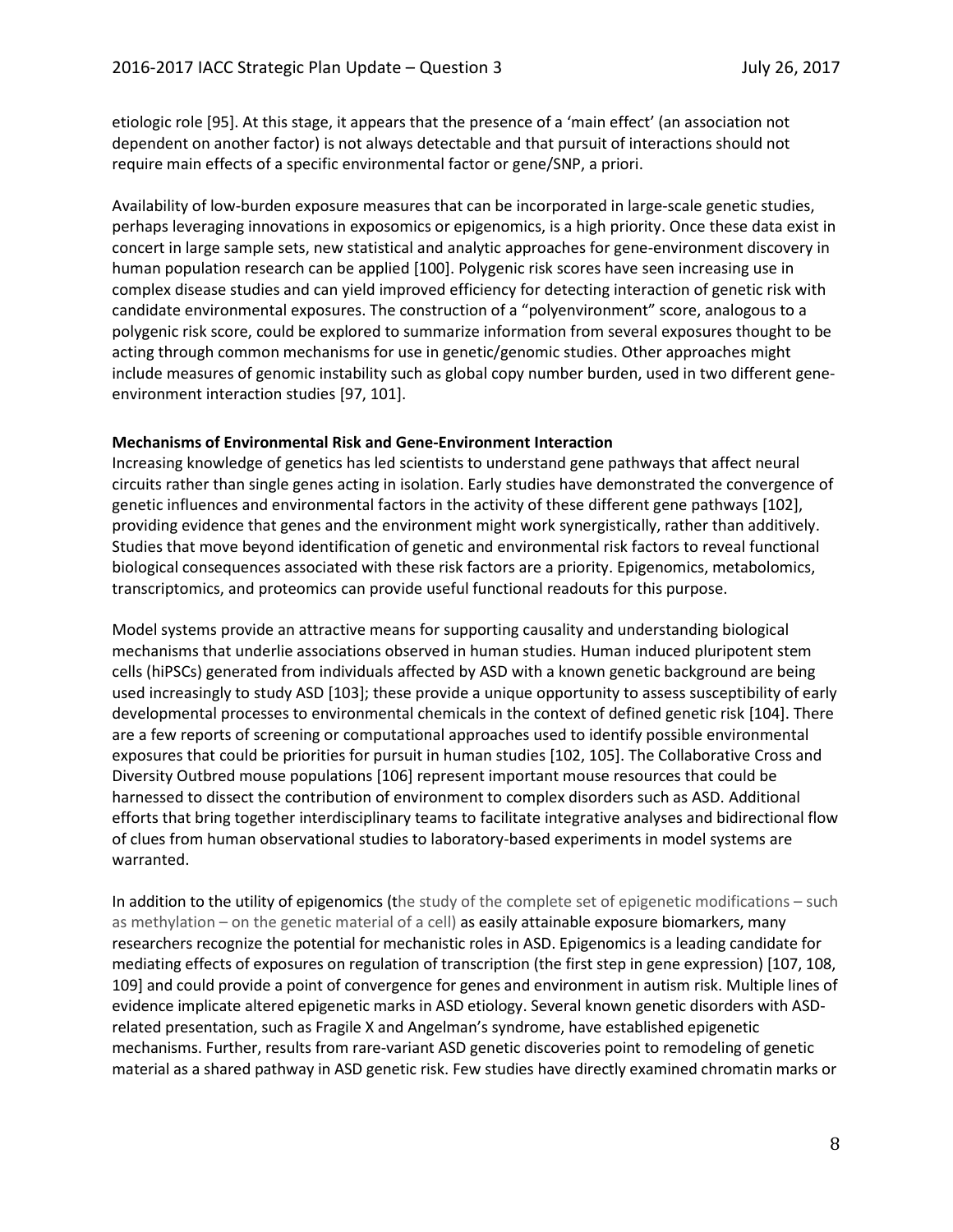DNA methylation for association with ASD, but some small studies have observed associations [92, 110, 111].

A significant body of work demonstrates that environmental chemicals can alter DNA methylation, and these alterations have been linked to changes in gene expression and a range of behavioral phenotypes [112, 113, 114]. ASD studies that integrate methylation, exposure, and phenotype data in the same population are a priority. Research to establish whether epigenetic marks measured in peripheral tissues are predictive of changes in target tissues is especially important for interpretation of human studies [115]. Also needed are studies that identify exposure-induced impacts on a full range of epigenomic mechanisms and that determine their relevance to ASD. Finally, research to understand how exposureinduced epigenomic changes may transmit autism risk across generations is warranted.

#### **Multivariate Risk across Complex Systems**

There is a need to capitalize on findings emerging from existing studies to examine how genetic and environmental factors interact to contribute to phenotype, not only at the molecular and cellular level, but also in the broader physiological context. For example, a substantial body of work implicates immune dysregulation in ASD, including the association of ASD with maternal infections and autoantibodies, cytokine and other immune biomarker signatures, functional alterations in immune cell subsets [116], and differential expression of innate immune and inflammatory genes [117]. These findings together have motivated studies exploring how a range of environmental exposures may contribute to the immune alterations observed in ASD, some of which have been detectable at birth [118].

The endocrine system is another promising area of inquiry. The established role of hormonal systems in brain development, the marked male bias in ASD, and a growing recognition that many environmental chemicals act as endocrine disrupting chemicals (EDCs) sets the stage for investigations exploring possible links between ASD and EDCs [119]. Some research studies have suggested that factors that protect females from autism risk may be found on hormone-sensitive genes [120] and these could be targets for EDCs. Further work elucidating connections across metabolic, hormonal, and central nervous systems in the context of EDCs is needed.

The microbiome (the combined genetic material of the microorganisms in the body) represents a third priority area of inquiry, with increasing evidence for links between the gut microbiome, brain, and behavioral phenotypes relevant to ASD [124, 125]. The microbiome is also emerging as an important component of response to environmental exposure. Studies have demonstrated persistent changes in the function of the microbiome after exposure to immune activation and environmental chemicals [126, 127], particularly during early life when the microbiome is being colonized. A role for the microbiome in metabolism of environmental chemicals is now established [128, 129]; this means that differences among individuals in microbiome composition can affect the internal dose and biotransformation of toxicants and act as susceptibility factors. Small clinical studies using antibiotics or microbiome transplant support a potential role for microbial imbalance in contributing to core ASD behaviors. Taken together, these data suggest possible linkages among exposures, microbiome function, and ASD phenotypes.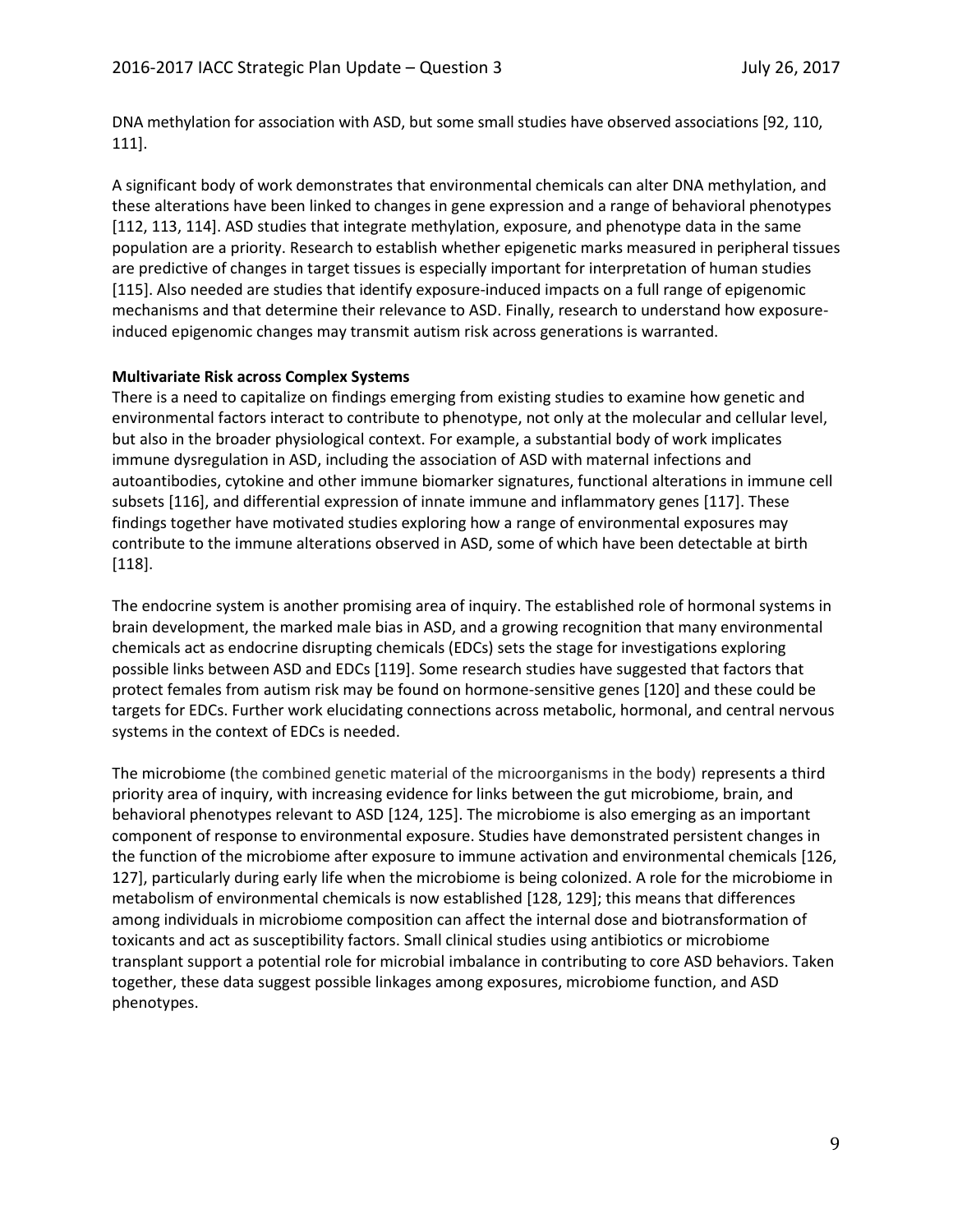# **Resource Needs for Accelerating Research in Studies of Environmental Risks and Gene Environment Interaction**

#### **Broad Data and Resource Sharing**

As the number of studies focusing on environmental risks for ASD increase, attention to broad data access and sharing becomes critical for enabling reuse and extracting the maximal value from the data that have been collected. Consideration of privacy and consent issues in environmental health data is needed to ensure the development and implementation of policies that protect privacy while ensuring the value of shared data. Combining data across observational studies can yield increased power and strengthen generalizability, yet heterogeneity of the types of exposure measures used creates challenges for both meta-analyses and pooled analyses of primary data. On the other hand, when different types of measures of exposure in different studies all lead to consistent findings, that consistency alone increases confidence in the conclusions.

The development of consensus data standards will make it possible for investigators to consider, at the outset of a study, inclusion of common environmental measures/standards [130]. Use of low burden exposure measures, such as those available throug[h PhenX](https://www.phenxtoolkit.org/) [131] or the Early Life Exposure Assessment [Tool](https://eleat.ucdavis.edu/) (ELEAT), enable genetics researchers to enrich their analyses to account for environmental contributions to risk. Increased sharing of study-specific exposure instruments and methods is another area of need. The [National Database for ASD Research \(NDAR\)](https://ndar.nih.gov/) currently provides a robust platform for making data – particularly data in standard formats – easy-to-find and accessible. Implementing common data standards for exposures could facilitate the incorporation of these type of data in NDAR.

In addition, genetic databases including MSSNG and the [Autism Sequencing Consortium](https://genome.emory.edu/ASC/) (ASC) are anticipated to provide mechanisms for expanded data libraries to include key environmental variables, allowing for assessment of gene/environment interactions. Recent findings [4, 97] illustrate the benefits of incorporating environmental information in large data resources. With regards to mechanistic tools, new models of ASD, especially those with distinguishing genetic mutations of interest, should be made widely accessible to researchers. This can include, but is not limited to, sharing breeding pairs of animal models with commercial vendors for their widespread distribution. Finally, to realize the potential impact of data sharing, efforts must be put into the analytic approaches needed to make gene-environment discoveries from the aggregation or collective analysis of large heterogeneous data sources. Efforts that encourage methodological development as well as bioinformatics implementation and secondary data analysis funding will be necessary.

## **Interdisciplinary Training and Career Development**

The workforce needs related to environmental research in ASD align with an increasing recognition that solving complex questions will require team science approaches. Programs and opportunities that train scientists and support research and networking programs in ways that encourage crosstalk and coordination of efforts spanning cellular and molecular neurobiology, toxicology, genetics, epidemiology, and exposure science are needed. Training opportunities should be created around novel statistical and big data approaches geared toward complex exposure data, with goal of accelerating analyses that address multivariate risk.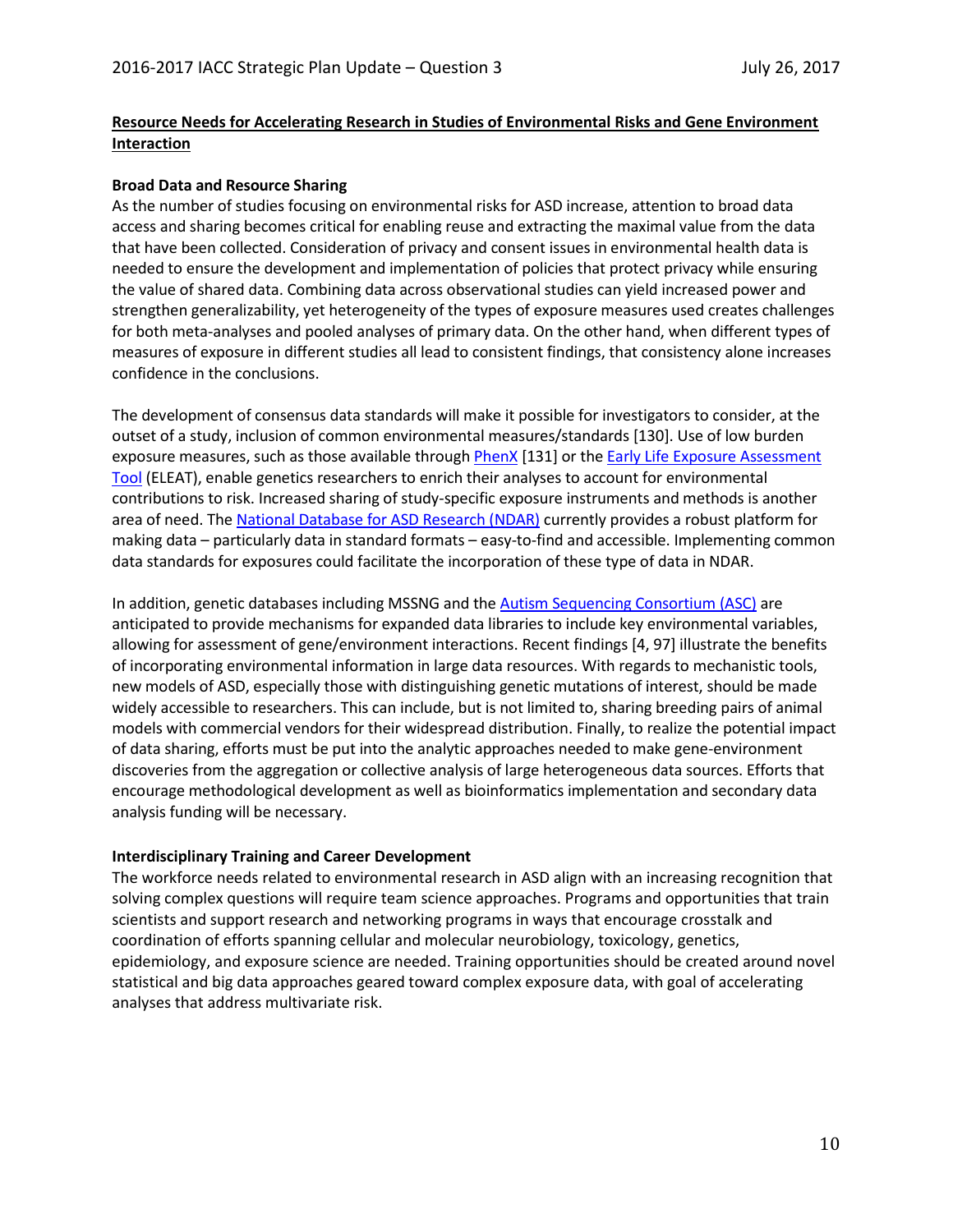# **Public Health Implications**

# **Communication and Dissemination Activities for Environmental Risk Findings**

The multivariate risk structure of ASD, with many factors contributing modest risks, and different combinations of risks likely to operate in different individuals with ASD, presents challenges for communicating findings to affected families and the broader public. Epidemiologic studies that report associations of specific exposures with ASD at the population level can lead to serious misinterpretation if extrapolated to individual cases, and a focus on individual risks can mask the importance of exposures whose modification could have substantive impact when measured across the population. Moreover, the limitations inherent to observational studies means that results of a single study require additional independent studies for replication and assessment of generalizability. Conflicting findings among studies are common, and may reflect spurious results or an unappreciated dependency of the association on other factors. Additionally, it is particularly difficult to separate the effects of some exposures from other factors, due to inherent collinearity – for example, distinguishing true medication effects from effects due to the underlying health condition for which medication was required. For these reasons, communicating environmental and genetic findings in ASD requires careful attention to context, including providing information about the strength of any newly reported finding on the scale most appropriate for the audience, the difference between cause and association, the specific potential limitations of any individual study including the possibility of unmeasured confounding, the population attributable risk, and the need for additional studies to confirm the association.

In many cases, risk factors for ASD are shared by other disorders, and corresponding public health efforts will have broader utility for protecting health than just the implications for autism. The hope of identifying environmental risk factors is that they can be mitigated is to reduce ASD-related disability.

# **Objectives**

**Objective 1: Strengthen understanding of genetic risk and resilience factors for ASD across the full diversity and heterogeneity of those with ASD, enabling development of strategies for reducing disability and comorbidities in ASD.**

- Understand the contribution of regulatory and other genomic regions to ASD risk. Whole genome sequencing will begin to illuminate the role of non-gene coding regions of the genome.
- Identify additional autism risk genes but also contribute to an understanding of the common variant patterns that enable expression of the mutations.
- Understand the causal relationship between identified ASD risk genes and clinical outcomes so that guidelines for genetic counseling can be illuminated. Understand parental concerns and attitudes when communicating complex genetic information.

# **Objective 2: Understand the effects on ASD risk and resilience of individual and multiple exposures in early development, enabling development of strategies for reducing disability and comorbidities in ASD.**

- Understand the timing of exposures relative to the cascade of events that unfold during brain development to identify and understand the molecular basis of exposure-associated ASD risk.
- Conduct multiple studies in different populations and settings, with high quality measures of exposure and adequate controls, to reconcile disparate findings and establish robust linkages of environmental exposure to ASD risk.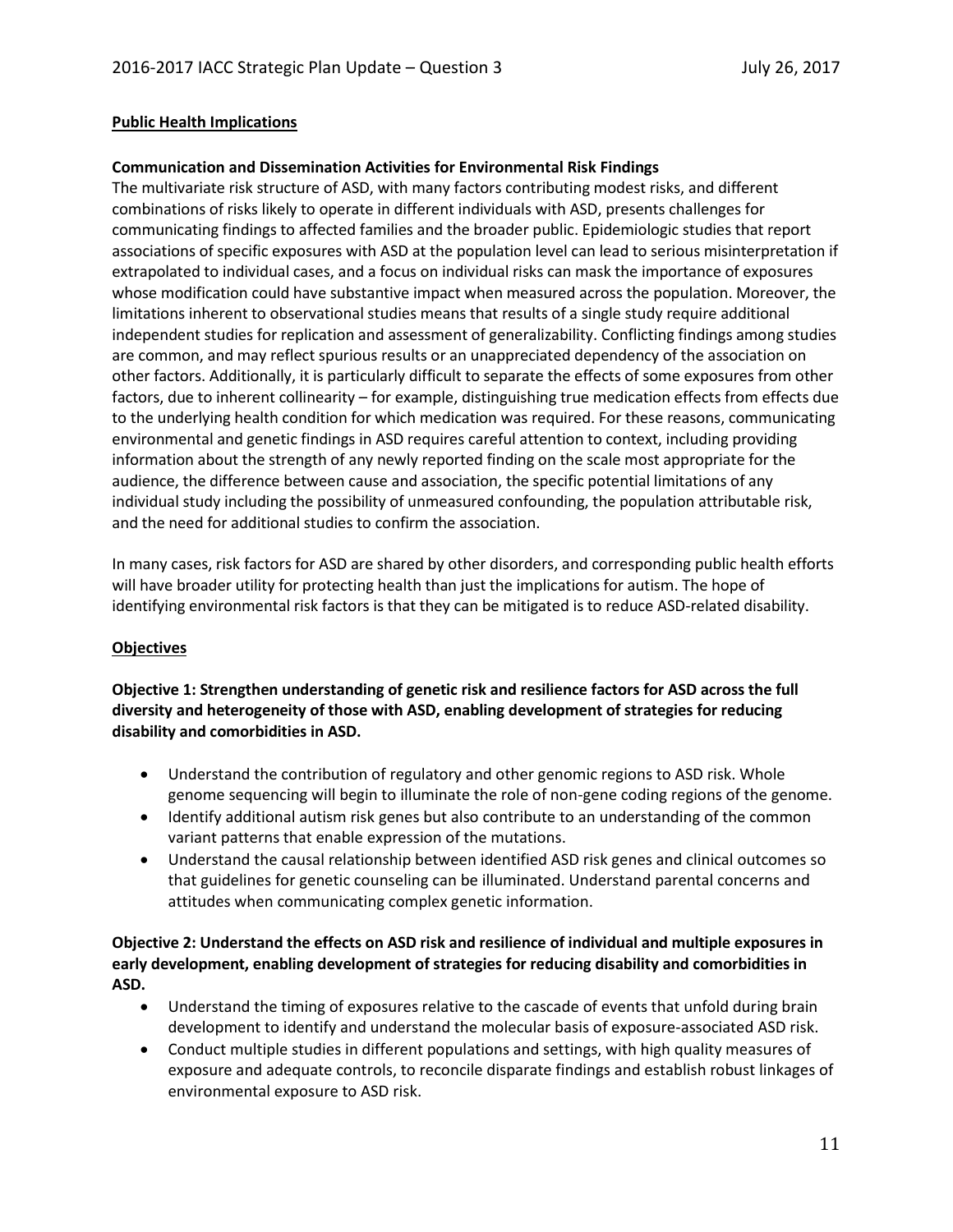• Refine more targeted, conventional exposure assessment tools to characterize the exposome.

# **Objective 3: Expand knowledge about how multiple environmental and genetic risk and resilience factors interact through specific biological mechanisms to manifest in ASD phenotypes.**

- Develop low-burden exposure measures that can be incorporated in large-scale genetic studies, perhaps leveraging innovations in exposomics or epigenomics.
- Move beyond identification of genetic and environmental risk factors to reveal functional biological consequences associated with these risk factors.
- Integrate methylation, exposure, and phenotype data in the same population.

## **References**

- 1. De Rubeis, S., & Buxbaum, J. D. (2015). Genetics and genomics of autism spectrum disorder: embracing complexity. *Hum Mol Genet, 24*(R1), R24-31.
- 2. Geschwind, D. H., & State, M. W. (2015). Gene hunting in autism spectrum disorder: on the path to precision medicine. *Lancet Neurol, 14*(11), 1109-1120.
- 3. x
- 4. Mazina V, Gerdts J, Trinh S, Ankenman K, Ward T, Dennis MY, Girirajan S, Eichler EE, Bernier R. Epigenetics of autism-related impairment: copy number variation and maternal infection. J Dev Behav Pediatr. 2015 Feb-Mar;36(2):61-7.
- 5. Pinto, D., Pagnamenta, A. T., Klei, L., Anney, R., Merico, D., Regan, R., et al. (2010). Functional impact of global rare copy number variation in autism spectrum disorders. *Nature, 466*(7304), 368-372.
- 6. Sanders, S. J., Ercan-Sencicek, A. G., Hus, V., Luo, R., Murtha, M. T., Moreno-De-Luca, D., et al. (2011). Multiple recurrent de novo CNVs, including duplications of the 7q11.23 Williams syndrome region, are strongly associated with autism. *Neuron, 70*(5), 863-885.
- 7. Sebat, J., Lakshmi, B., Malhotra, D., Troge, J., Lese-Martin, C., Walsh, T., et al. (2007). Strong association of de novo copy number mutations with autism. *Science, 316*(5823), 445-449.
- 8. Pinto, D., Delaby, E., Merico, D., Barbosa, M., Merikangas, A., Klei, L., et al. (2014). Convergence of genes and cellular pathways dysregulated in autism spectrum disorders. *Am J Hum Genet, 94*(5), 677-694.
- 9. O'Roak, B. J., Vives, L., Fu, W., Egertson, J. D., Stanaway, I. B., Phelps, I. G., et al. (2012). Multiplex targeted sequencing identifies recurrently mutated genes in autism spectrum disorders. *Science, 338*(6114), 1619-1622.
- 10. O'Roak, B. J., Vives, L., Girirajan, S., Karakoc, E., Krumm, N., Coe, B. P., et al. (2012). Sporadic autism exomes reveal a highly interconnected protein network of de novo mutations. *Nature, 485*(7397), 246-250.
- 11. Neale, B. M., Kou, Y., Liu, L., Ma'ayan, A., Samocha, K. E., Sabo, A., et al. (2012). Patterns and rates of exonic de novo mutations in autism spectrum disorders. *Nature, 485*(7397), 242-245.
- 12. Sanders, S. J., Murtha, M. T., Gupta, A. R., Murdoch, J. D., Raubeson, M. J., Willsey, A. J., et al. (2012). De novo mutations revealed by whole-exome sequencing are strongly associated with autism. *Nature, 485*(7397), 237-241.
- 13. De Rubeis, S., He, X., Goldberg, A. P., Poultney, C. S., Samocha, K., Cicek, A. E., et al. (2014). Synaptic, transcriptional and chromatin genes disrupted in autism. *Nature, 515*(7526), 209-215.
- 14. Iossifov, I., O'Roak, B. J., Sanders, S. J., Ronemus, M., Krumm, N., Levy, D., et al. (2014). The contribution of de novo coding mutations to autism spectrum disorder. *Nature, 515*(7526), 216-221.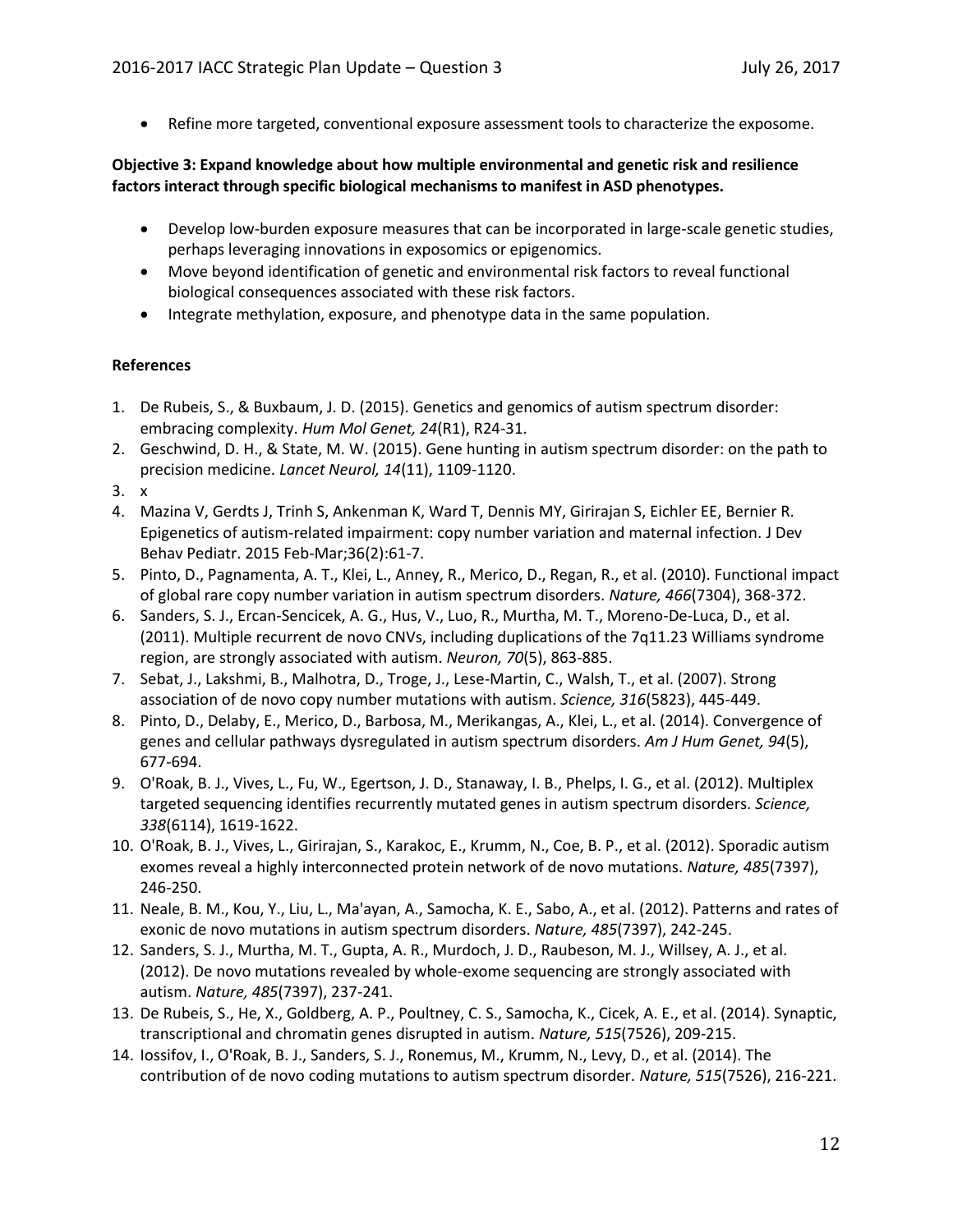- 15. Tammimies, K., Marshall, C. R., Walker, S., Kaur, G., Thiruvahindrapuram, B., Lionel, A. C., et al. (2015). Molecular Diagnostic Yield of Chromosomal Microarray Analysis and Whole-Exome Sequencing in Children With Autism Spectrum Disorder. *JAMA, 314*(9), 895-903.
- 16. Ronemus, M., Iossifov, I., Levy, D., & Wigler, M. (2014). The role of de novo mutations in the genetics of autism spectrum disorders. *Nat Rev Genet, 15*(2), 133-141.
- 17. Krumm, N., Turner, T. N., Baker, C., Vives, L., Mohajeri, K., Witherspoon, K., et al. (2015). Excess of rare, inherited truncating mutations in autism. *Nat Genet, 47*(6), 582-588.
- 18. RK, C. Y., Merico, D., Bookman, M., J, L. H., Thiruvahindrapuram, B., Patel, R. V., et al. (2017). Whole genome sequencing resource identifies 18 new candidate genes for autism spectrum disorder. *Nat Neurosci, 20*(4), 602-611.
- 19. Talkowski, M. E., Rosenfeld, J. A., Blumenthal, I., Pillalamarri, V., Chiang, C., Heilbut, A., et al. (2012). Sequencing chromosomal abnormalities reveals neurodevelopmental loci that confer risk across diagnostic boundaries. *Cell, 149*(3), 525-537.
- 20. Leppa, V. M., Kravitz, S. N., Martin, C. L., Andrieux, J., Le Caignec, C., Martin-Coignard, D., et al. (2016). Rare Inherited and De Novo CNVs Reveal Complex Contributions to ASD Risk in Multiplex Families. *Am J Hum Genet, 99*(3), 540-554.
- 21. Sanders, S. J., He, X., Willsey, A. J., Ercan-Sencicek, A. G., Samocha, K. E., Cicek, A. E., et al. (2015). Insights into Autism Spectrum Disorder Genomic Architecture and Biology from 71 Risk Loci. *Neuron, 87*(6), 1215-1233.
- 22. Yuen, R. K., Thiruvahindrapuram, B., Merico, D., Walker, S., Tammimies, K., Hoang, N., et al. (2015). Whole-genome sequencing of quartet families with autism spectrum disorder. *Nat Med, 21*(2), 185- 191.
- 23. Constantino, J. N., Todorov, A., Hilton, C., Law, P., Zhang, Y., Molloy, E., et al. (2013). Autism recurrence in half siblings: strong support for genetic mechanisms of transmission in ASD. *Mol Psychiatry, 18*(2), 137-138.
- 24. Risch, N., Hoffmann, T. J., Anderson, M., Croen, L. A., Grether, J. K., & Windham, G. C. (2014). Familial recurrence of autism spectrum disorder: evaluating genetic and environmental contributions. *Am J Psychiatry, 171*(11), 1206-1213.
- 25. Sandin, S., Lichtenstein, P., Kuja-Halkola, R., Larsson, H., Hultman, C. M., & Reichenberg, A. (2014). The familial risk of autism. *JAMA, 311*(17), 1770-1777.
- 26. Folstein, S., & Rutter, M. (1977). Infantile autism: a genetic study of 21 twin pairs. *J Child Psychol Psychiatry, 18*(4), 297-321.
- 27. Hallmayer, J., Cleveland, S., Torres, A., Phillips, J., Cohen, B., Torigoe, T., et al. (2011). Genetic heritability and shared environmental factors among twin pairs with autism. *Arch Gen Psychiatry, 68*(11), 1095-1102.
- 28. Colvert, E., Tick, B., McEwen, F., Stewart, C., Curran, S. R., Woodhouse, E., et al. (2015). Heritability of Autism Spectrum Disorder in a UK Population-Based Twin Sample. *JAMA Psychiatry, 72*(5), 415- 423.
- 29. Tick, B., Colvert, E., McEwen, F., Stewart, C., Woodhouse, E., Gillan, N., et al. (2016). Autism Spectrum Disorders and Other Mental Health Problems: Exploring Etiological Overlaps and Phenotypic Causal Associations. *J Am Acad Child Adolesc Psychiatry, 55*(2), 106-113 e104.
- 30. Bourgeron, T. (2016). The genetics and neurobiology of ESSENCE: The third Birgit Olsson lecture. *Nord J Psychiatry, 70*(1), 1-9.
- 31. Geschwind, D. H., & Flint, J. (2015). Genetics and genomics of psychiatric disease. *Science, 349*(6255), 1489-1494.
- 32. Bulik-Sullivan, B., Finucane, H. K., Anttila, V., Gusev, A., Day, F. R., Loh, P. R., et al. (2015). An atlas of genetic correlations across human diseases and traits. *Nat Genet, 47*(11), 1236-1241.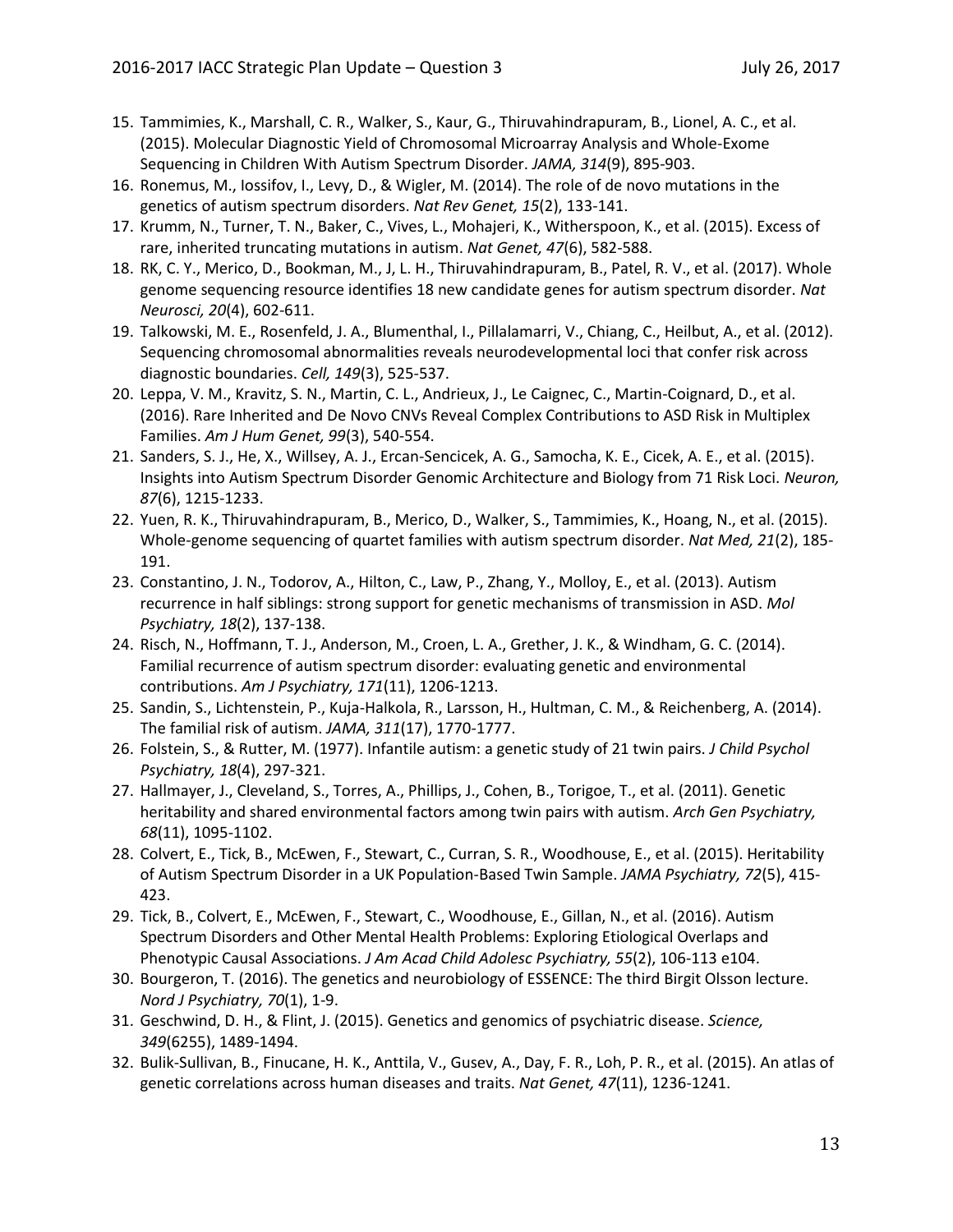- 33. Bulik-Sullivan, B. K., Loh, P. R., Finucane, H. K., Ripke, S., Yang, J., Schizophrenia Working Group of the Psychiatric Genomics, C., et al. (2015). LD Score regression distinguishes confounding from polygenicity in genome-wide association studies. *Nat Genet, 47*(3), 291-295.
- 34. Gaugler, T., Klei, L., Sanders, S. J., Bodea, C. A., Goldberg, A. P., Lee, A. B., et al. (2014). Most genetic risk for autism resides with common variation. *Nat Genet, 46*(8), 881-885.
- 35. Stein, J. L., Parikshak, N. N., & Geschwind, D. H. (2013). Rare inherited variation in autism: beginning to see the forest and a few trees. *Neuron, 77*(2), 209-211.
- 36. x.
- 37. Autism Developmental Disabilities Monitoring Network Surveillance Year Principal Investigators, Centers for Disease, C., & Prevention. (2012). Prevalence of autism spectrum disorders--Autism and Developmental Disabilities Monitoring Network, 14 sites, United States, 2008. *MMWR Surveill Summ, 61*(3), 1-19.
- 38. Duvekot, J., van der Ende, J., Verhulst, F. C., Slappendel, G., van Daalen, E., Maras, A., et al. (2016). Factors influencing the probability of a diagnosis of autism spectrum disorder in girls versus boys. *Autism*.
- 39. Werling, D. M., & Geschwind, D. H. (2013). Understanding sex bias in autism spectrum disorder. *Proc Natl Acad Sci U S A, 110*(13), 4868-4869.
- 40. Van Wijngaarden-Cremers, P. J., van Eeten, E., Groen, W. B., Van Deurzen, P. A., Oosterling, I. J., & Van der Gaag, R. J. (2014). Gender and age differences in the core triad of impairments in autism spectrum disorders: a systematic review and meta-analysis. *J Autism Dev Disord, 44*(3), 627-635.
- 41. Werling, D. M., & Geschwind, D. H. (2015). Recurrence rates provide evidence for sex-differential, familial genetic liability for autism spectrum disorders in multiplex families and twins. *Mol Autism, 6*, 27.
- 42. Baron-Cohen, S. (2002). The extreme male brain theory of autism. *Trends Cogn Sci, 6*(6), 248-254.
- 43. Baron-Cohen, S., Knickmeyer, R. C., & Belmonte, M. K. (2005). Sex differences in the brain: implications for explaining autism. *Science, 310*(5749), 819-823.
- 44. Robinson EB, Lichtenstein P, Anckarsäter H, Happé F, Ronald A. Examining and interpreting the female protective effect against autistic behavior. Proc Natl Acad Sci U S A. 2013 Mar 26;110(13):5258-62. doi: 10.1073/pnas.1211070110. Epub 2013 Feb 19. PubMed PMID: 23431162; PubMed Central PMCID: PMC3612665.
- 45. Jacquemont, S., Coe, B. P., Hersch, M., Duyzend, M. H., Krumm, N., Bergmann, S., et al. (2014). A higher mutational burden in females supports a "female protective model" in neurodevelopmental disorders. *Am J Hum Genet, 94*(3), 415-425.
- 46. Werling, D. M., Parikshak, N. N., & Geschwind, D. H. (2016). Gene expression in human brain implicates sexually dimorphic pathways in autism spectrum disorders. *Nat Commun, 7*, 10717.
- 47. Parikshak, N. N., Swarup, V., Belgard, T. G., Irimia, M., Ramaswami, G., Gandal, M. J., et al. (2016). Genome-wide changes in lncRNA, splicing, and regional gene expression patterns in autism. *Nature, 540*(7633), 423-427.
- 48. Voineagu I, Wang X, Johnston P, Lowe JK, Tian Y, Horvath S, Mill J, Cantor RM, Blencowe BJ, Geschwind DH. Transcriptomic analysis of autistic brain reveals convergent molecular pathology. Nature. 2011 May 25;474(7351):380-4. PMID: 21614001.
- 49. Cross-Disorder Group of the Psychiatric Genomics, C. (2013). Identification of risk loci with shared effects on five major psychiatric disorders: a genome-wide analysis. *Lancet, 381*(9875), 1371-1379.
- 50. Cross-Disorder Group of the Psychiatric Genomics, C., Lee, S. H., Ripke, S., Neale, B. M., Faraone, S. V., Purcell, S. M., et al. (2013). Genetic relationship between five psychiatric disorders estimated from genome-wide SNPs. *Nat Genet, 45*(9), 984-994.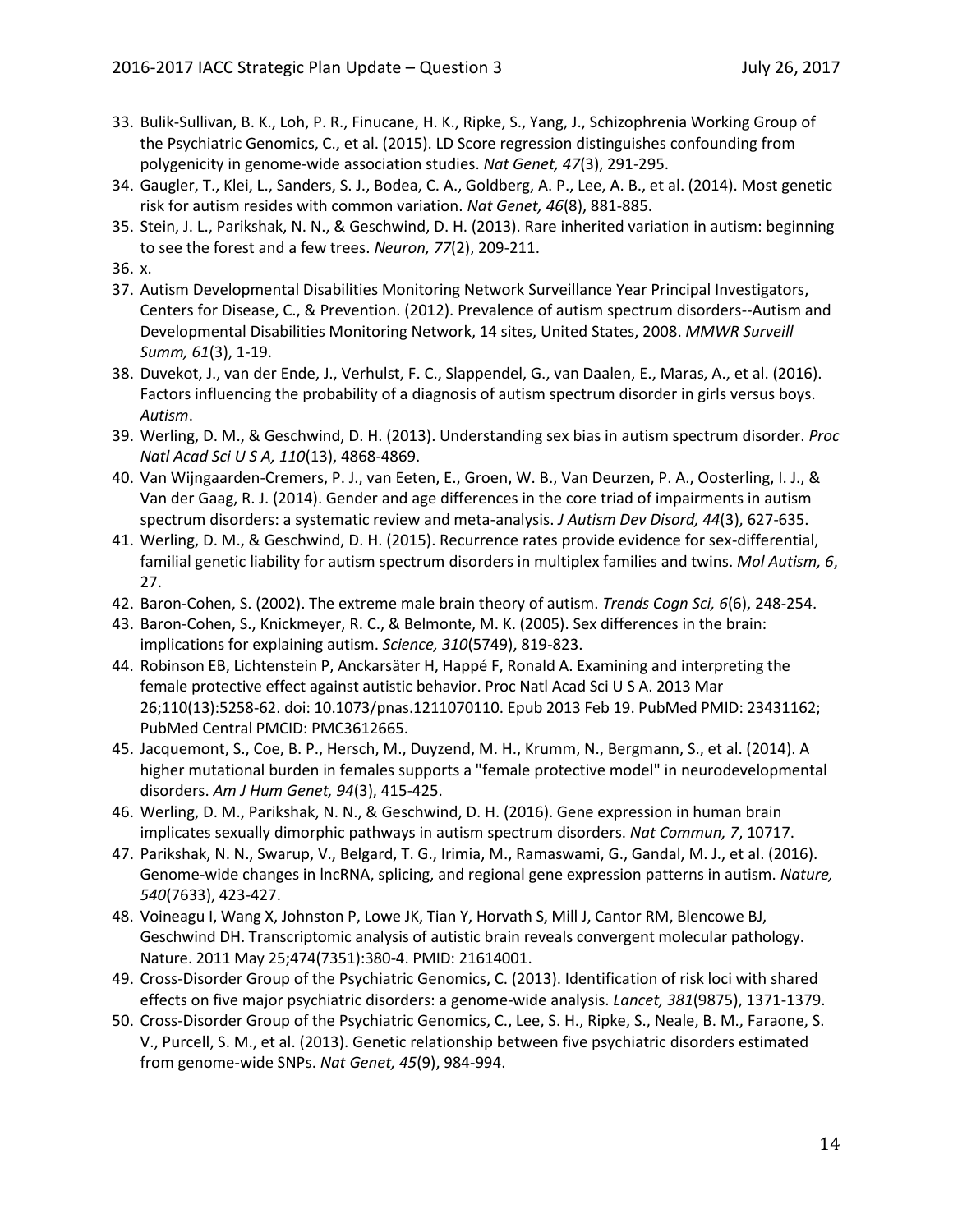- 51. Clarke, T. K., Lupton, M. K., Fernandez-Pujals, A. M., Starr, J., Davies, G., Cox, S., et al. (2016). Common polygenic risk for autism spectrum disorder (ASD) is associated with cognitive ability in the general population. *Mol Psychiatry, 21*(3), 419-425.
- 52. Moreno-De-Luca, D., Sanders, S. J., Willsey, A. J., Mulle, J. G., Lowe, J. K., Geschwind, D. H., et al. (2013). Using large clinical data sets to infer pathogenicity for rare copy number variants in autism cohorts. *Mol Psychiatry, 18*(10), 1090-1095.
- 53. Geschwind, D. H. (2009). Advances in autism. *Annu Rev Med, 60*, 367-380.
- 54. Jeste, S. S., & Geschwind, D. H. (2014). Disentangling the heterogeneity of autism spectrum disorder through genetic findings. *Nat Rev Neurol, 10*(2), 74-81.
- 55. Bucan, M., Abrahams, B. S., Wang, K., Glessner, J. T., Herman, E. I., Sonnenblick, L. I., et al. (2009). Genome-wide analyses of exonic copy number variants in a family-based study point to novel autism susceptibility genes. *PLoS Genet, 5*(6), e1000536.
- 56. Hoeffding, L. K., Trabjerg, B. B., Olsen, L., Mazin, W., Sparso, T., Vangkilde, A., et al. (2017). Risk of Psychiatric Disorders Among Individuals With the 22q11.2 Deletion or Duplication: A Danish Nationwide, Register-Based Study. *JAMA Psychiatry, 74*(3), 282-290.
- 57. Kim, H. G., Kishikawa, S., Higgins, A. W., Seong, I. S., Donovan, D. J., Shen, Y., et al. (2008). Disruption of neurexin 1 associated with autism spectrum disorder. *Am J Hum Genet, 82*(1), 199-207.
- 58. Marshall, C. R., Noor, A., Vincent, J. B., Lionel, A. C., Feuk, L., Skaug, J., et al. (2008). Structural variation of chromosomes in autism spectrum disorder. *Am J Hum Genet, 82*(2), 477-488.
- 59. Rujescu, D., Ingason, A., Cichon, S., Pietilainen, O. P., Barnes, M. R., Toulopoulou, T., et al. (2009). Disruption of the neurexin 1 gene is associated with schizophrenia. *Hum Mol Genet, 18*(5), 988-996.
- 60. Stessman, H. A., Xiong, B., Coe, B. P., Wang, T., Hoekzema, K., Fenckova, M., et al. (2017). Targeted sequencing identifies 91 neurodevelopmental-disorder risk genes with autism and developmentaldisability biases. *Nat Genet, 49*(4), 515-526.
- 61. Parikshak, N. N., Luo, R., Zhang, A., Won, H., Lowe, J. K., Chandran, V., et al. (2013). Integrative functional genomic analyses implicate specific molecular pathways and circuits in autism. *Cell, 155*(5), 1008-1021.
- 62. Schaefer, G. B., Mendelsohn, N. J., Professional, P., & Guidelines, C. (2008). Clinical genetics evaluation in identifying the etiology of autism spectrum disorders. *Genet Med, 10*(4), 301-305.
- 63. Schaefer, G. B., Mendelsohn, N. J., Professional, P., & Guidelines, C. (2013). Clinical genetics evaluation in identifying the etiology of autism spectrum disorders: 2013 guideline revisions. *Genet Med, 15*(5), 399-407.
- 64. Fogel, B. L., Lee, H., Strom, S. P., Deignan, J. L., & Nelson, S. F. (2016). Clinical exome sequencing in neurogenetic and neuropsychiatric disorders. *Ann N Y Acad Sci, 1366*(1), 49-60.
- 65. Lee, H., Deignan, J. L., Dorrani, N., Strom, S. P., Kantarci, S., Quintero-Rivera, F., et al. (2014). Clinical exome sequencing for genetic identification of rare Mendelian disorders. *JAMA, 312*(18), 1880-1887.
- 66. Reiff, M., Bugos, E., Giarelli, E., Bernhardt, B. A., Spinner, N. B., Sankar, P. L., et al. (2017). "Set in Stone" or "Ray of Hope": Parents' Beliefs About Cause and Prognosis After Genomic Testing of Children Diagnosed with ASD. *J Autism Dev Disord, 47*(5), 1453-1463.
- 67. Xu, L., Mitchell, L. C., Richman, A. R., & Clawson, K. (2016). What Do Parents Think about Chromosomal Microarray Testing? A Qualitative Report from Parents of Children with Autism Spectrum Disorders. *Autism Res Treat, 2016*, 6852539.
- 68. Chess S. Autism in children with congenital rubella. J Autism Child Schizophr. 1971 Jan-Mar;1(1):33- 47. PubMed PMID: 5172438.
- 69. Chess S. Follow-up report on autism in congenital rubella. J Autism Child Schizophr. 1977 Mar;7(1):69- 81. PubMed PMID: 576606.
- 70. Strömland K, Nordin V, Miller M, Akerström B, Gillberg C. Autism in thalidomide embryopathy: a population study. Dev Med Child Neurol. 1994 Apr;36(4):351-6. PubMed PMID: 8157157.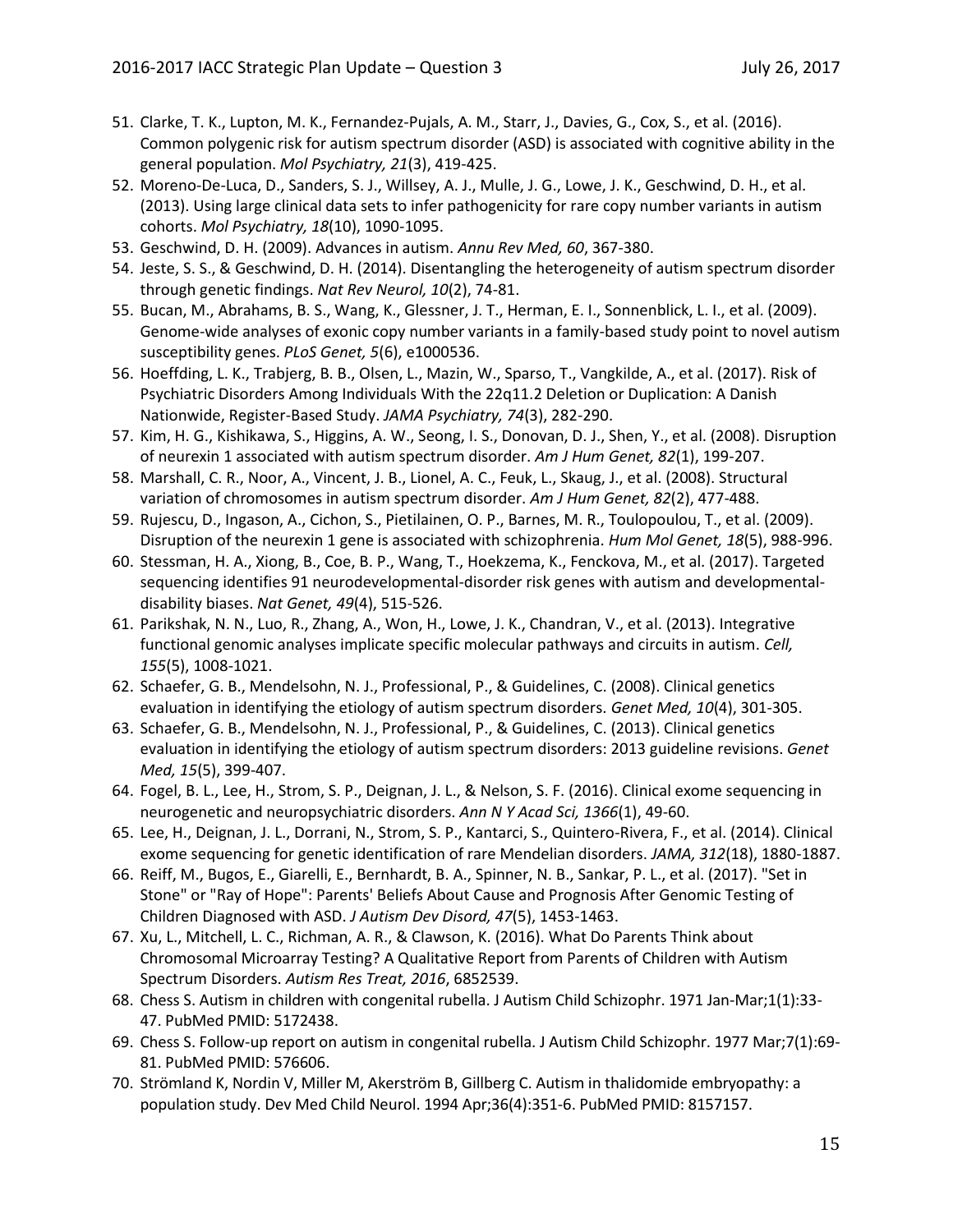- 71. Willsey AJ, Sanders SJ, Li M, Dong S, Tebbenkamp AT, Muhle RA, Reilly SK, Lin L, Fertuzinhos S, Miller JA, Murtha MT, Bichsel C, Niu W, Cotney J, Ercan-Sencicek AG, Gockley J, Gupta AR, Han W, He X, Hoffman EJ, Klei L, Lei J, Liu W, Liu L, Lu C, Xu X, Zhu Y, Mane SM, Lein ES, Wei L, Noonan JP, Roeder K, Devlin B, Sestan N, State MW. Coexpression networks implicate human midfetal deep cortical projection neurons in the pathogenesis of autism. Cell. 2013 Nov 21;155(5):997-1007. doi: 10.1016/j.cell.2013.10.020. PubMed PMID: 24267886; PubMed Central PMCID: PMC3995413.
- 72. Stoner R, Chow ML, Boyle MP, Sunkin SM, Mouton PR, Roy S, Wynshaw-Boris A, Colamarino SA, Lein ES, Courchesne E. Patches of disorganization in the neocortex of children with autism. N Engl J Med. 2014 Mar 27;370(13):1209-19. doi: 10.1056/NEJMoa1307491. PubMed PMID: 24670167; PubMed Central PMCID: PMC4499461.
- 73. Atladóttir HO, Thorsen P, Østergaard L, Schendel DE, Lemcke S, Abdallah M, Parner ET. Maternal infection requiring hospitalization during pregnancy and autism spectrum disorders. J Autism Dev Disord. 2010 Dec;40(12):1423-30. doi: 10.1007/s10803-010-1006-y. PubMed PMID: 20414802.
- 74. Schmidt RJ, Lyall K, Hertz-Picciotto I. Environment and Autism: Current State of the Science. Cut Edge Psychiatry Pract. 2014 Summer;1(4):21-38. PubMed PMID: 27453776.
- 75. Surén P, Susser E, Stoltenberg C. Maternal folic acid supplementation and risk of autism--reply. JAMA. 2013 Jun 5;309(21):2208. doi: 10.1001/jama.2013.4879. PubMed PMID: 23736721.
- 76. Schmidt RJ, Tancredi DJ, Ozonoff S, Hansen RL, Hartiala J, Allayee H, Schmidt LC, Tassone F, Hertz Picciotto I. Maternal periconceptional folic acid intake and risk of autism spectrum disorders and developmental delay in the CHARGE (CHildhood Autism Risks from Genetics and Environment) casecontrol study. Am J Clin Nutr. 2012 Jul;96(1):80-9. doi: 10.3945/ajcn.110.004416. Epub 2012 May 30. PubMed PMID: 22648721.
- 77. Kalkbrenner AE, Windham GC, Serre ML, Akita Y, Wang X, Hoffman K, Thayer BP, Daniels JL. Particulate matter exposure, prenatal and postnatal windows of susceptibility, and autism spectrum disorders. Epidemiology. 2015 Jan;26(1):30-42. doi: 10.1097/EDE.0000000000000173. PubMed PMID: 25286049.
- 78. Raz R, Roberts AL, Lyall K, Hart JE, Just AC, Laden F, Weisskopf MG. Autism spectrum disorder and particulate matter air pollution before, during, and after pregnancy: a nested case-control analysis within the Nurses' Health Study II Cohort. Environ Health Perspect. 2015 Mar;123(3):264-70. doi: 10.1289/ehp.1408133. Epub 2014 Dec 18. PubMed PMID: 25522338.
- 79. x.
- 80. x.
- 81. x
- 82. Bennett D, Bellinger DC, Birnbaum LS, Bradman A, Chen A, Cory-Slechta DA, Engel SM, Fallin MD, Halladay A, Hauser R, Hertz-Picciotto I, Kwiatkowski CF, Lanphear BP, Marquez E, Marty M, McPartland J, Newschaffer CJ, Payne-Sturges D, Patisaul HB, Perera FP, Ritz B, Sass J, Schantz SL, Webster TF, Whyatt RM, Woodruff TJ, Zoeller RT, Anderko L, Campbell C, Conry JA, DeNicola N, Gould RM, Hirtz D, Huffling K, Landrigan PJ, Lavin A, Miller M, Mitchell MA, Rubin L, Schettler T, Tran HL, Acosta A, Brody C, Miller E, Miller P, Swanson M, Witherspoon NO; American College of Obstetricians and Gynecologists (ACOG).; Child Neurology Society.; Endocrine Society.; International Neurotoxicology Association.; International Society for Children's Health and the Environment.; International Society for Environmental Epidemiology.; National Council of Asian Pacific Islander Physicians.; National Hispanic Medical Association.; National Medical Association.. Project TENDR: Targeting Environmental Neuro Developmental Risks The TENDR Consensus Statement. Environ Health Perspect. 2016 Jul 1;124(7):A118-22. PubMed PMID: 27479987.
- 83. Lyall K, Croen L, Daniels J, Fallin MD, Ladd-Acosta C, Lee BK, Park BY, Snyder NW, Schendel D, Volk HE, Windham GC, Newschaffer C. The Changing Epidemiology of Autism Spectrum Disorders. Annu Rev Public Health. 2016 Dec 21. PubMed PMID: 28068486.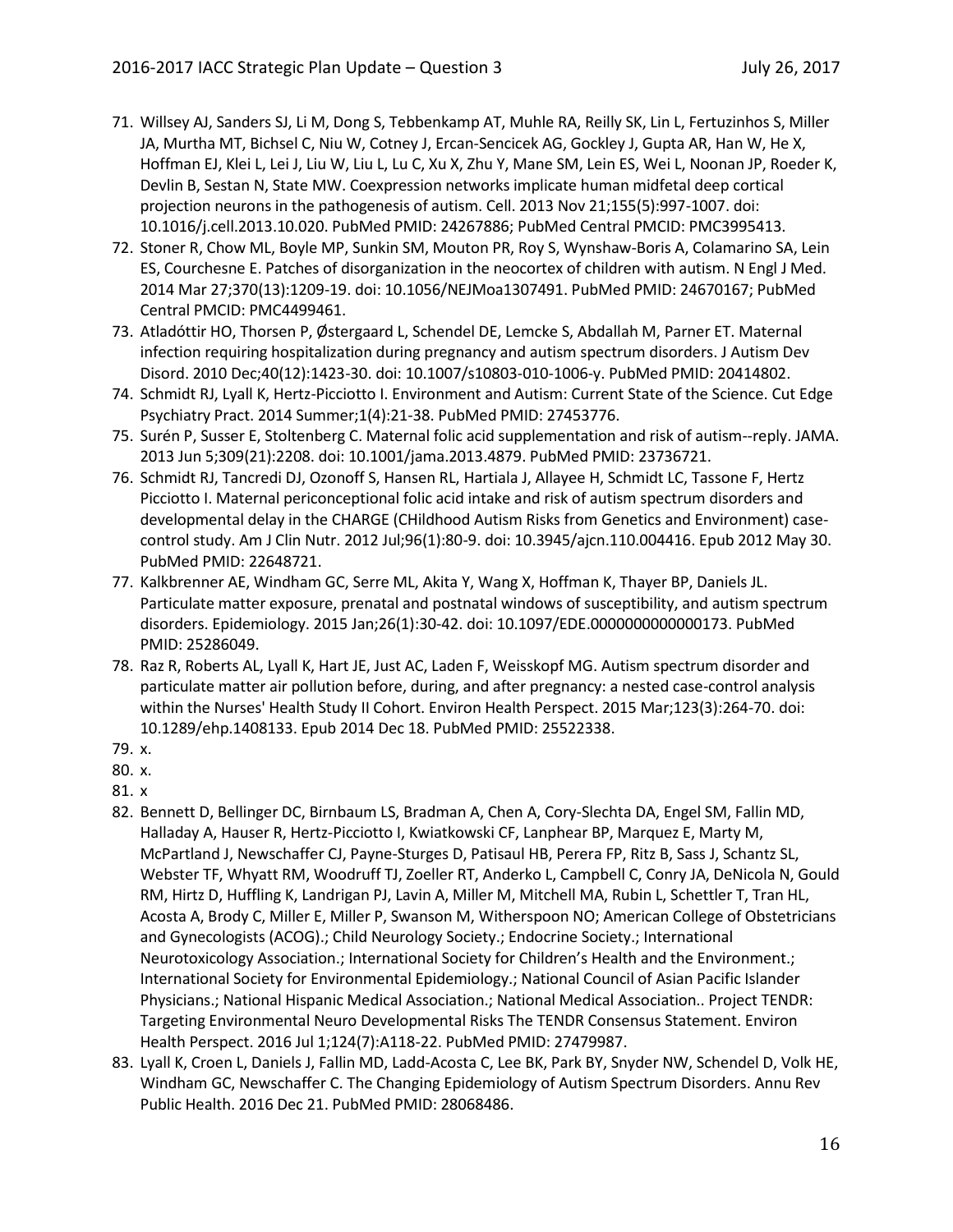- 84. GC Gee, DC Payne-Sturges. Environmental health disparities: a framework integrating psychosocial and environmental concepts. *Environ Health Perspect*. 2004;112(17):1645–1653. [CrossRef] [Medline]
- 85. GW Evans, E Kantrowitz. Socioeconomic status and health: the potential role of environmental risk exposure. *Annu Rev Public Health*. 2002;23:303–331. [CrossRef] [Medline]
- 86. Adamkiewicz G, Zota AR, Fabian MP, Chahine T, Julien R, Spengler JD, Levy JI. Moving environmental justice indoors: understanding structural influences on residential exposure patterns in low-income communities. Am J Public Health. 2011 Dec;101 Suppl 1:S238-45. doi: 10.2105/AJPH.2011.300119. Epub 2011 Aug 11. PubMed PMID: 21836112; PubMed Central PMCID: PMC3222513.
- 87. Christensen DL, Bilder DA, Zahorodny W, Pettygrove S, Durkin MS, Fitzgerald RT, Rice C, Kurzius-Spencer M, Baio J, Yeargin-Allsopp M. Prevalence and Characteristics of Autism Spectrum Disorder Among 4-Year-Old Children in the Autism and Developmental Disabilities Monitoring Network. J Dev Behav Pediatr. 2016 Jan;37(1):1-8. PMID: 26651088.
- 88. Cui Y, Balshaw DM, Kwok RK, Thompson CL, Collman GW, Birnbaum LS. The Exposome: Embracing the Complexity for Discovery in Environmental Health. Environ Health Perspect. 2016 Aug 1;124(8):A137-40. doi: 10.1289/EHP412. PubMed PMID: 27479988; PubMed Central PMCID: PMC4977033.
- 89. Stingone JA, Buck Louis GM, Nakayama SF, Vermeulen RC, Kwok RK, Cui Y, Balshaw DM, Teitelbaum SL. Toward Greater Implementation of the Exposome Research Paradigm within Environmental Epidemiology. Annu Rev Public Health. 2017 Jan 6. doi: 10.1146/annurev-publhealth-082516-012750. [Epub ahead of print] PubMed PMID: 28125387.
- 90. Wild CP. The exposome: from concept to utility. Int J Epidemiol. 2012 Feb;41(1):24-32. Epub 2012 Jan 31. Review. PMID: 22296988.
- 91. Rappaport SM. Implications of the exposome for exposure science. J Expo Sci Environ Epidemiol. 2011 Jan-Feb;21(1):5-9. doi: 10.1038/jes.2010.50. Epub 2010 Nov 17. Review. PubMed PMID: 21081972.
- 92. Ladd-Acosta C, Shu C, Lee BK, Gidaya N, Singer A, Schieve LA, Schendel DE, Jones N, Daniels JL, Windham GC, Newschaffer CJ, Croen LA, Feinberg AP, Daniele Fallin M. Presence of an epigenetic signature of prenatal cigarette smoke exposure in childhood. Environ Res. 2016 Jan;144(Pt A):139-48. doi: 10.1016/j.envres.2015.11.014. Epub 2015 Nov 21. PubMed PMID: 26610292; PubMed Central PMCID: PMC4915563.
- 93. Houten SM, Chen J, Belpoggi F, Manservisi F, Sánchez-Guijo A, Wudy SA, Teitelbaum SL. Changes in the Metabolome in Response to Low-Dose Exposure to Environmental Chemicals Used in Personal Care Products during Different Windows of Susceptibility. PLoS One. 2016 Jul 28;11(7):e0159919. doi: 10.1371/journal.pone.0159919. eCollection 2016 Jul 28. PubMed PMID: 27467775; PubMed Central PMCID: PMC4965097.
- 94. Marsillach J, Costa LG, Furlong CE. Paraoxonase-1 and Early-Life Environmental Exposures. Ann Glob Health. 2016 Jan-Feb;82(1):100-10. doi: 10.1016/j.aogh.2016.01.009. Review. PubMed PMID: 27325068; PubMed Central PMCID: PMC4916371.
- 95. Schmidt RJ, Hansen RL, Hartiala J, Allayee H, Schmidt LC, Tancredi DJ, Tassone F, Hertz-Picciotto I. Prenatal vitamins, one-carbon metabolism gene variants, and risk for autism. Epidemiology. 2011 Jul;22(4):476-85. doi: 10.1097/EDE.0b013e31821d0e30. PubMed PMID: 21610500; PubMed Central PMCID: PMC3116691.
- 96. Volk HE, Kerin T, Lurmann F, Hertz-Picciotto I, McConnell R, Campbell DB. Autism spectrum disorder: interaction of air pollution with the MET receptor tyrosine kinase gene. Epidemiology. 2014 Jan;25(1):44 7. doi: 10.1097/EDE.0000000000000030. PubMed PMID: 24240654; PubMed Central PMCID: PMC4019012.
- 97. Webb SJ, Garrison MM, Bernier R, McClintic AM, King BH, Mourad PD. Severity of ASD symptoms and their correlation with the presence of copy number variations and exposure to first trimester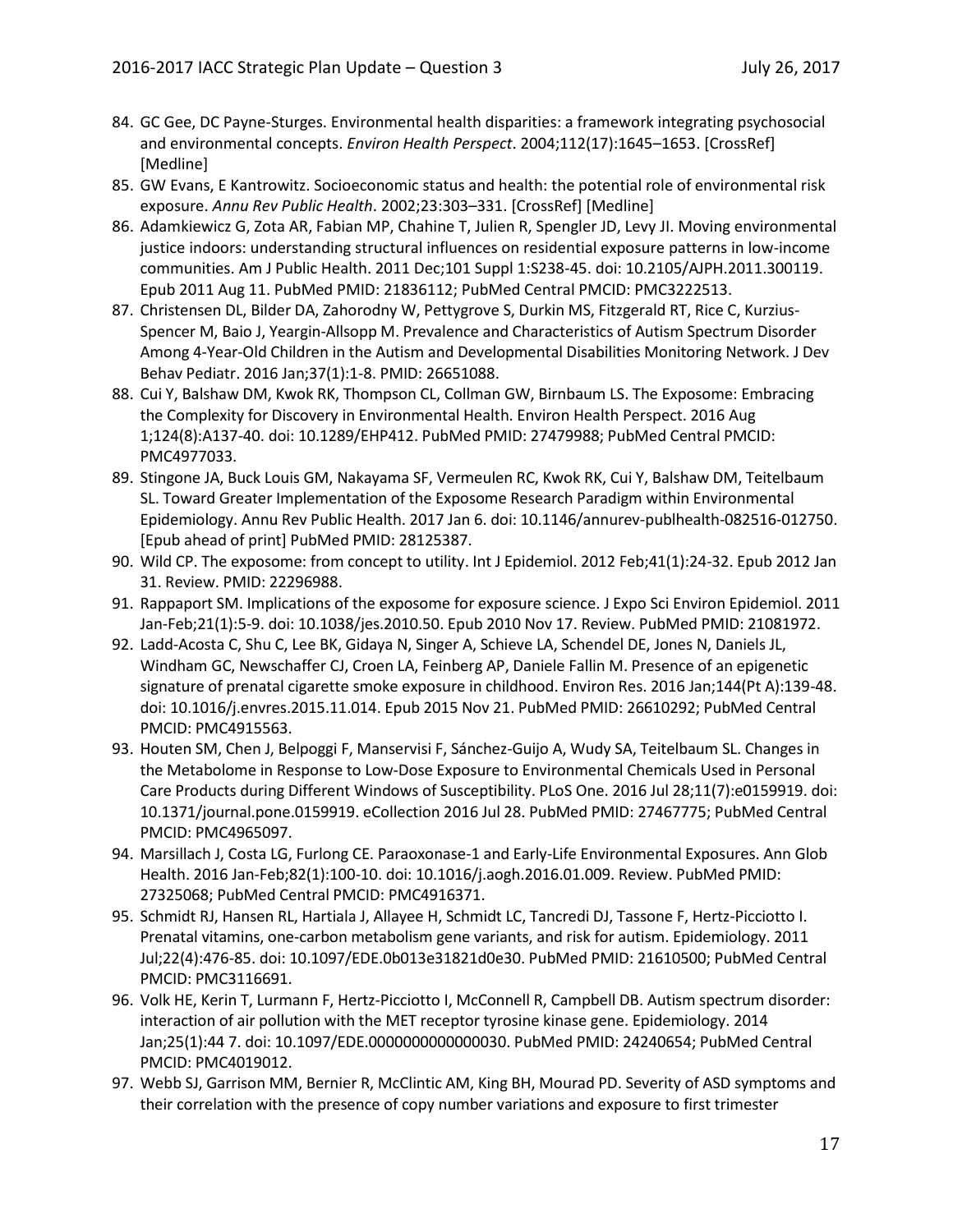ultrasound. Autism Res. 2017 Mar;10(3):472-484. doi: 10.1002/aur.1690. Epub 2016 Sep 1. PubMed PMID: 27582229; PubMed Central PMCID: PMC5332517.

99. x

- 100. Gauderman WJ, Mukherjee B, Aschard H, Hsu L, Lewinger, JP, Patel, CJ, Witte JS, Amos C, Tai C, Conti D, Torgerson DG, Seunggeun SL, Chatterjee N. Update on the State of the Science for Analytical Methods for Gene-Environmenet Interactions (GXE), American Journal of Epidemiology, accepted for publication 2017.
- 101. Kim et al., Autism Research, 2017 in press.
- 102. Pearson BL, Simon JM, McCoy ES, Salazar G, Fragola G, Zylka MJ. Identification of chemicals that mimic transcriptional changes associated with autism, brain aging and neurodegeneration. Nat Commun. 2016 Mar 31;7:11173. doi: 10.1038/ncomms11173. PubMed PMID: 27029645; PubMed Central PMCID: PMC4821887.
- 103. Ben-Reuven L, Reiner O. Modeling the autistic cell: iPSCs recapitulate developmental principles of syndromic and nonsyndromic ASD. Dev Growth Differ. 2016 Jun;58(5):481-91. doi: 10.1111/dgd.12280. Epub 2016 Apr 25. Review. PubMed PMID: 27111774.
- 104. Hogberg HT, Bressler J, Christian KM, Harris G, Makri G, O'Driscoll C, Pamies D, Smirnova L, Wen Z, Hartung T. Toward a 3D model of human brain development for studying gene/environment interactions. Stem Cell Res Ther. 2013;4 Suppl 1:S4. doi: 10.1186/scrt365. Epub 2013 Dec 20. Review. PubMed PMID: 24564953; PubMed Central PMCID: PMC4029162.
- 105. Carter CJ, Blizard RA. Autism genes are selectively targeted by environmental pollutants including pesticides, heavy metals, bisphenol A, phthalates and many others in food, cosmetics or household products. Neurochem Int. 2016 Oct 27. pii: S0197-0186(16)30197-8. doi: 10.1016/j.neuint.2016.10.011. [Epub ahead of print] Review. PubMed PMID: 27984170.
- 106. Chesler EJ. Out of the bottleneck: the Diversity Outcross and Collaborative Cross mouse populations in behavioral genetics research. Mamm Genome. 2014 Feb;25(1-2):3-11. doi: 10.1007/s00335-013-9492-9. Epub 2013 Nov 23. Review. PubMed PMID: 24272351; PubMed Central PMCID: PMC3916706.
- 107. Ladd-Acosta C, Fallin MD. The role of epigenetics in genetic and environmental epidemiology. Epigenomics. 2016 Feb;8(2):271-83. doi: 10.2217/epi.15.102. Epub 2015 Oct 27. Review. PubMed PMID: 26505319.
- 108. Keil KP, Lein PJ. DNA methylation: a mechanism linking environmental chemical exposures to risk of autism spectrum disorders? Environ Epigenet. 2016 Mar;2(1). pii: dvv012. Epub 2016 Jan 30. PubMed PMID: 27158529; PubMed Central PMCID: PMC4856164.
- 109. Vogel Ciernia A, LaSalle J. The landscape of DNA methylation amid a perfect storm of autism aetiologies. Nat Rev Neurosci. 2016 Jul;17(7):411-23. doi: 10.1038/nrn.2016.41. Epub 2016 May 6. Review. PubMed PMID: 27150399; PubMed Central PMCID: PMC4966286.
- 110. Schroeder DI, Schmidt RJ, Crary-Dooley FK, Walker CK, Ozonoff S, Tancredi DJ, Hertz-Picciotto I, LaSalle JM. Placental methylome analysis from a prospective autism study. Mol Autism. 2016 Dec 15;7:51. doi: 10.1186/s13229-016-0114-8. eCollection 2016 Dec 15. PubMed PMID: 28018572; PubMed Central PMCID: PMC5159983.
- 111. Feinberg JI, Bakulski KM, Jaffe AE, Tryggvadottir R, Brown SC, Goldman LR, Croen LA, Hertz-Picciotto I, Newschaffer CJ, Fallin MD, Feinberg AP. Paternal sperm DNA methylation associated with early signs of autism risk in an autism-enriched cohort. Int J Epidemiol. 2015 Aug;44(4):1199-210. doi: 10.1093/ije/dyv028. Epub 2015 Apr 14. PubMed PMID: 25878217; PubMed Central PMCID: PMC4598797.

<sup>98.</sup> x.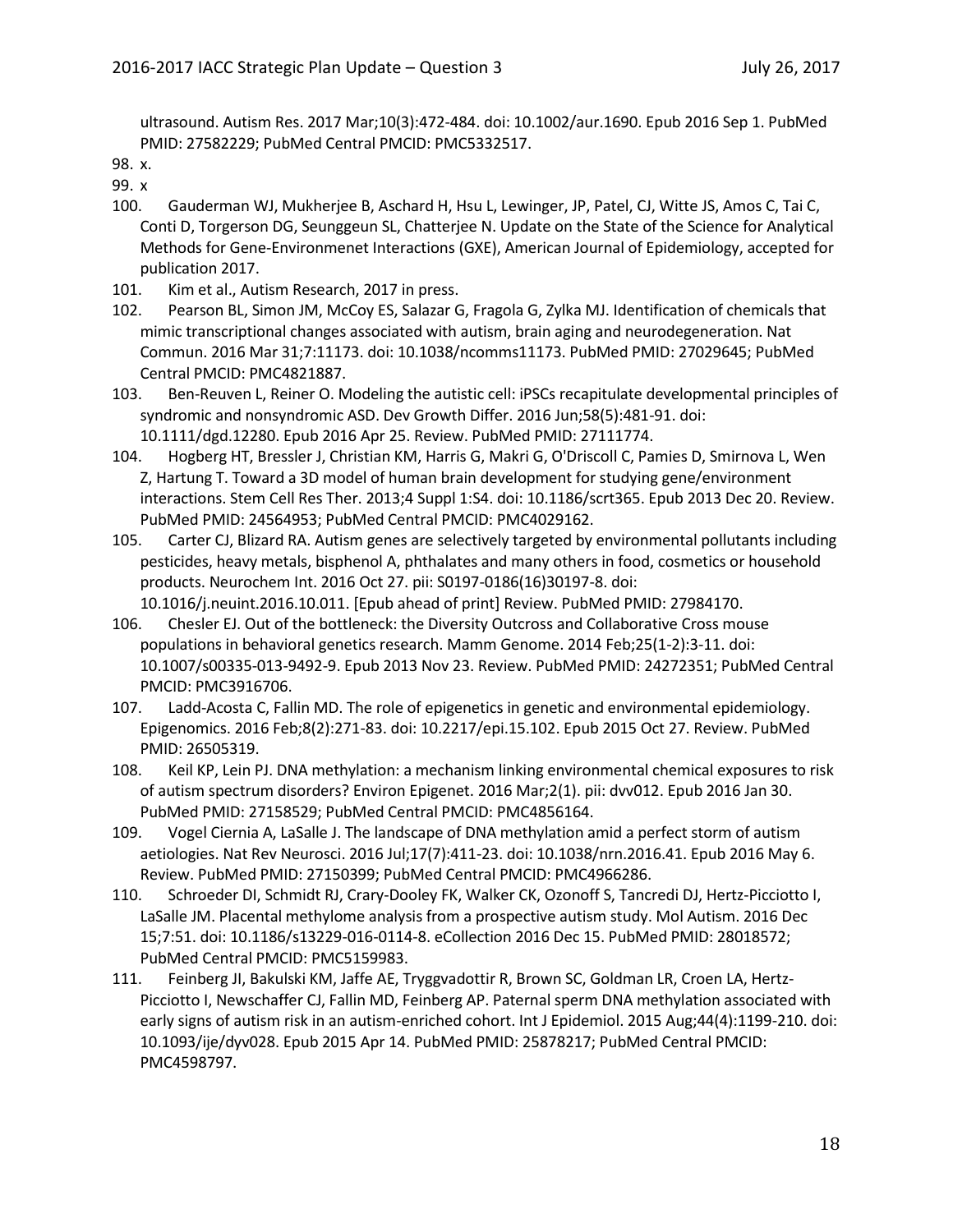- 112. Hou L, Zhang X, Wang D, Baccarelli A. Environmental chemical exposures and human epigenetics. Int J Epidemiol. 2012 Feb;41(1):79-105. doi: 10.1093/ije/dyr154. Epub 2011 Dec 13. PubMed PMID: 22253299; PubMed Central PMCID: PMC3304523.
- 113. Feil R, Fraga MF. Epigenetics and the environment: emerging patterns and implications. Nat Rev Genet. 2012 Jan 4;13(2):97-109. doi: 10.1038/nrg3142. Review. PubMed PMID: 22215131.
- 114. Bakulski KM, Fallin MD. Epigenetic epidemiology: promises for public health research. Environ Mol Mutagen. 2014 55(3):171-83. doi: 10.1002/em.21850. Epub 2014 PMID: 24449392
- 115. Bakulski KM, Halladay A, Hu VW, Mill J, Fallin MD. Epigenetic Research in Neuropsychiatric Disorders: the "Tissue Issue". Curr Behav Neurosci Rep. 2016 Sep;3(3):264-274. doi: 10.1007/s40473- 016-0083-4. Epub 2016 Aug 2. PubMed PMID: 28093577; PubMed Central PMCID: PMC5235359.
- 116. Meltzer A, Van de Water J. The Role of the Immune System in Autism Spectrum Disorder. Neuropsychopharmacology. 2017 Jan;42(1):284-298. doi: 10.1038/npp.2016.158. Epub 2016 Aug 18. PubMed PMID: 27534269; PubMed Central PMCID: PMC5143489.
- 117. Tylee DS, Hess JL, Quinn TP, Barve R, Huang H, Zhang-James Y, Chang J, Stamova BS, Sharp FR, Hertz-Picciotto I, Faraone SV, Kong SW, Glatt SJ. Blood transcriptomic comparison of individuals with and without autism spectrum disorder: A combined-samples mega-analysis. Am J Med Genet B Neuropsychiatr Genet. 2017 Apr;174(3):181-201. Epub 2016 Nov 11. PMID: 27862943.
- 118. Krakowiak P, Goines PE, Tancredi DJ, Ashwood P, Hansen RL, Hertz-Picciotto I, Van de Water J. Neonatal Cytokine Profiles Associated With Autism Spectrum Disorder. Biol Psychiatry. 2017 Mar 1;81(5):442-451. doi: 10.1016/j.biopsych.2015.08.007. Epub 2015 Aug 14. PubMed PMID: 26392128; PubMed Central PMCID: PMC4753133.
- 119. Schug TT, Blawas AM, Gray K, Heindel JJ, Lawler CP. Elucidating the links between endocrine disruptors and neurodevelopment. Endocrinology. 2015 Jun;156(6):1941-51. doi: 10.1210/en.2014- 1734. Epub 2015 Feb 25. PubMed PMID: 25714811.
- 120. Park BY, Lee BK, Burstyn I, Tabb LP, Keelan JA, Whitehouse AJ, Croen LA, Fallin MD, Hertz-Picciotto I, Montgomery O, Newschaffer CJ. Umbilical cord blood androgen levels and ASD-related phenotypes at 12 and 36 months in an enriched risk cohort study. Mol Autism. 2017 Jan 31;8:3. doi: 10.1186/s13229-017 0118-z. eCollection 2017 Jan 31. PubMed PMID: 28163867.
- 121. x
- 122. x.
- 123. x
- 124. Fung TC, Olson CA, Hsiao EY. Interactions between the microbiota, immune and nervous systems in health and disease. Nat Neurosci. 2017 Feb;20(2):145-155. doi: 10.1038/nn.4476. Epub 2017 Jan 16. Review. PubMed PMID: 28092661.
- 125. Vuong HE, Hsiao EY. Emerging Roles for the Gut Microbiome in Autism Spectrum Disorder. Biol Psychiatry. 2017 Mar 1;81(5):411-423. doi: 10.1016/j.biopsych.2016.08.024. Epub 2016 Aug 26. Review. PubMed PMID: 27773355; PubMed Central PMCID: PMC5285286.
- 126. Gao B, Chi L, Mahbub R, Bian X, Tu P, Ru H, Lu K. Multi-Omics Reveals that Lead Exposure Disturbs Gut Microbiome Development, Key Metabolites, and Metabolic Pathways. Chem Res Toxicol. 2017 Mar 16. doi: 10.1021/acs.chemrestox.6b00401. [Epub ahead of print] PubMed PMID: 28234468.
- 127. Lu K, Abo RP, Schlieper KA, Graffam ME, Levine S, Wishnok JS, Swenberg JA, Tannenbaum SR, Fox JG. Arsenic exposure perturbs the gut microbiome and its metabolic profile in mice: an integrated metagenomics and metabolomics analysis. Environ Health Perspect. 2014 Mar;122(3):284-91. Epub 2014 Jan 10. PMID: 24413286.
- 128. Alava P, Du Laing G, Tack F, De Ryck T, Van De Wiele T. Westernized diets lower arsenic gastrointestinal bioaccessibility but increase microbial arsenic speciation changes in the colon. Chemosphere. 2015 Jan;119:757-62. Epub 2014 Sep 3. PMID: 25192650.